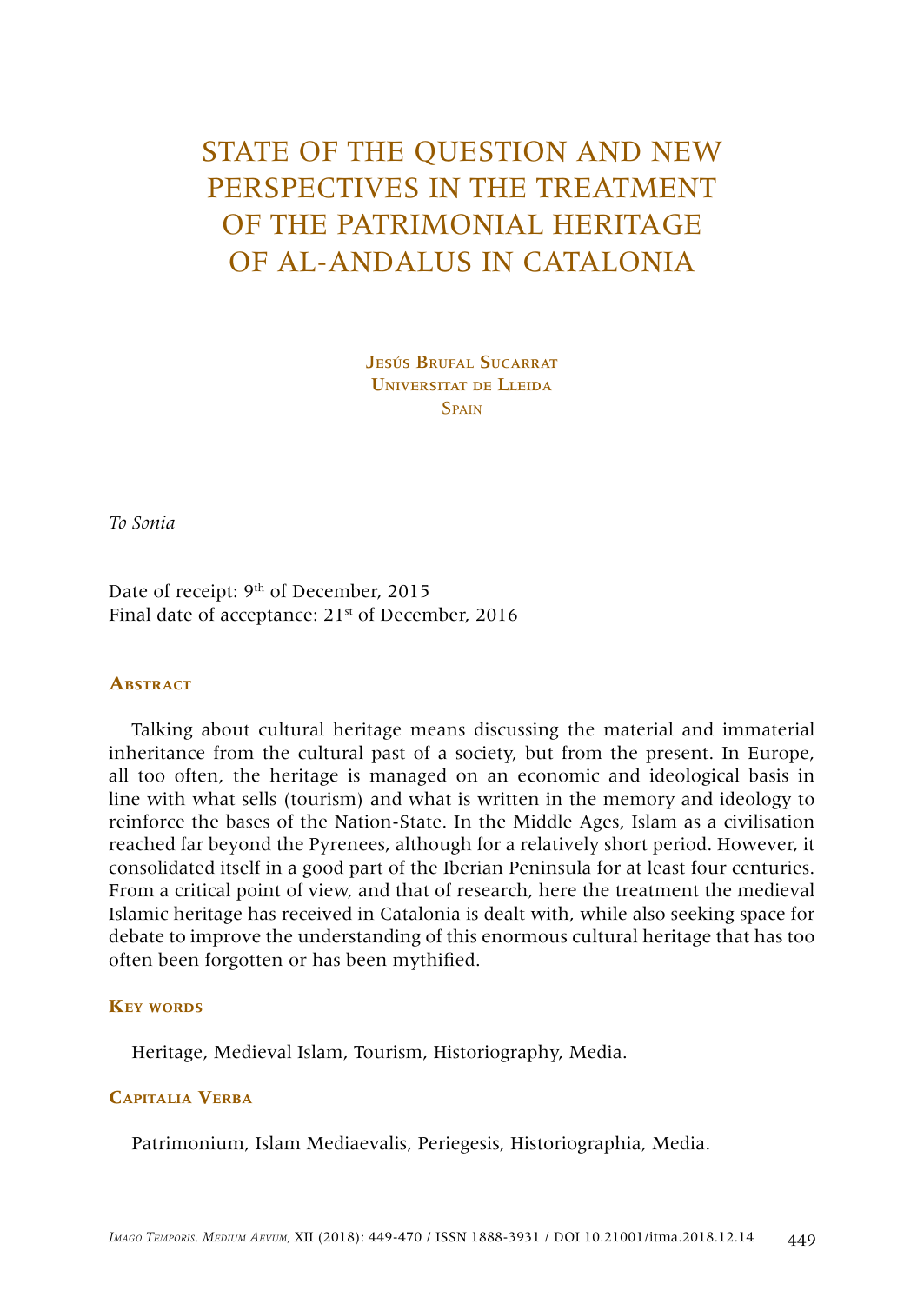# **1. Introduction**

In Europe, historical legacy in the form of cultural heritage is an appreciated asset for the societies. A clear reflection of this is the generalisation of ministerial organisms or public and private entities managing cultural heritage within the governments of the European states and the European Union. Moreover, from the point of view of legislation, governments continue to regulate the interaction between society and heritage or between research and heritage. Thus, government action responds to the social concerns or the dynamics in the research centres.

Perhaps, if one particular reason has to be highlighted to understand the intervention in cultural heritage by the governments of European nation-states this would be none other than the consolidation and prolongation of the memory and ideology that comprise national identity. The founding myths are understood as the basic essence of social cohesion and inclusion, far beyond knowledge of the historical periods from a rigorous scientific point of view, which always should be neutral and exempt from ideology.

Furthermore, society values the heritage elements where they are found, in a specific territory or country. Whatever the perspective from which the material and immaterial heritage is perceived, it is worth mentioning that European societies have a tradition of critical knowledge about this question and thus, the constant preservation and projection of their own cultural heritage. At the same time, this valuable inheritance is being opened up to the general public through cultural tourism, which all too often dresses up emblematic sites to attract visitors drawn by the scenarios rather than the historical or artistic contents.<sup>1</sup> To a certain extent, this affects the patrimonial policies, the investments behind these and especially which heritage sites receive optimal treatment and which do not. The perspective for analysis is very broad, so here I only focus on the patrimonial inheritance of al-Andalus in a specific territory, Catalonia.

### **2. The medieval Islamic heritage in Catalonia**

From the Islamic conquest of the north-eastern territories of the dismembered Visigoth kingdom between 713 and 714 until the fall of the Islamic territories in the districts of Tortosa and Lleida in 1148 and 1149, Andalusian society forged an extensive and heterogeneous cultural heritage. This, stratified as the society that was building it gradually consolidated or changed, gives us the figure of no less than four and a half centuries during which the territory now known as Catalonia was Islamic. As an example, in the case in Islamic fortresses, like the tower of Ràpita (Vallfogona de Balaguer, Lleida), nowadays we note that reforms continuous were



<sup>1.</sup> Sabaté, Flocel. "El patrimoni històric afaiçonat sota el criteri econòmic", *El gran valor de les lletre i les humanitats. Homenatge al Dr. Frederic Vilà i Tornos*, Ximo Company, Isidro Puig, Cristina Mongay, Sandro Machetti, eds. Lleida: Edicions i Publicacions de la Universitat de Lleida, 2015: 269-275.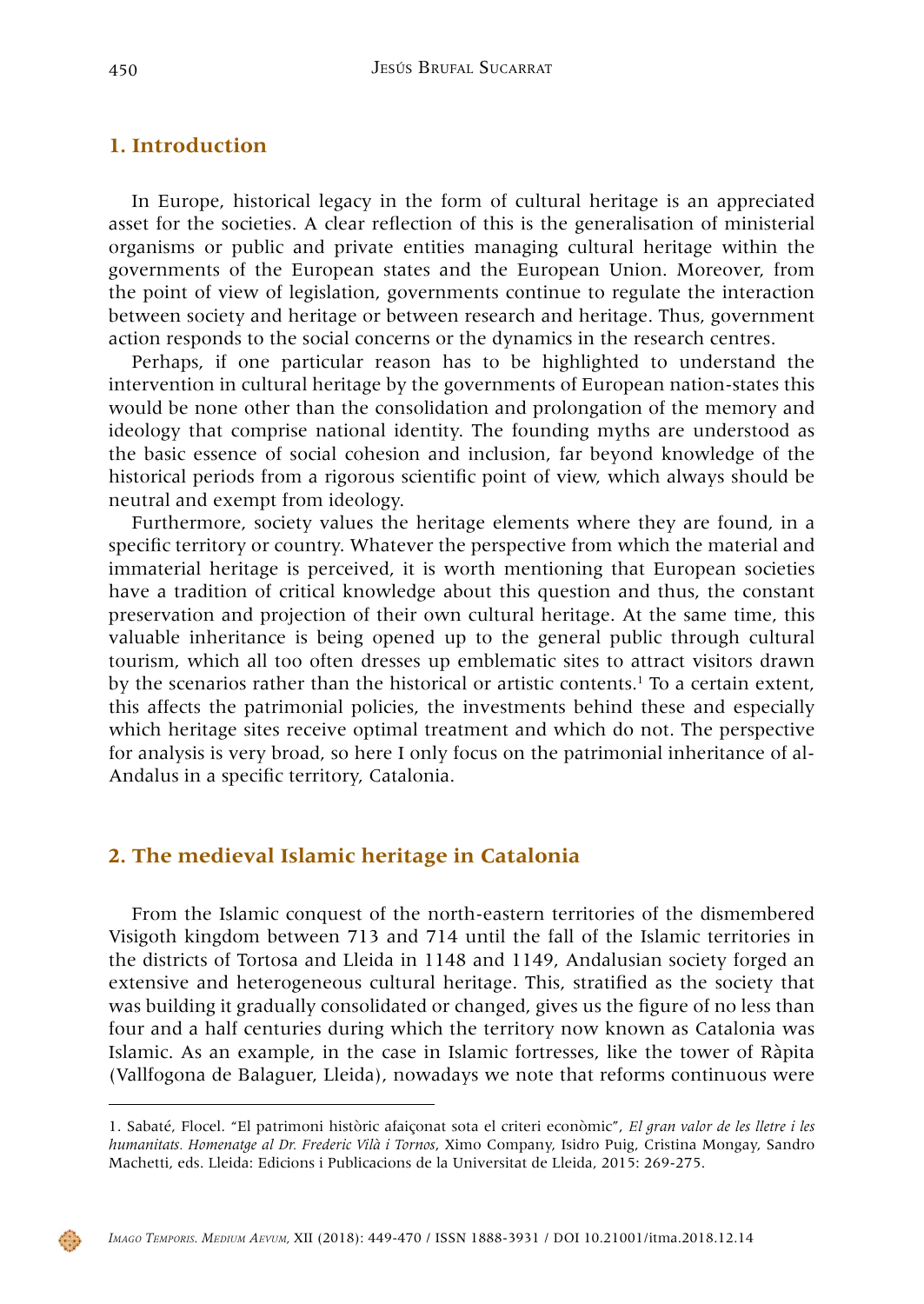carried out by the same Andalusian society to strengthen the walls. This allows us to affirm that according to the historical context, those walls received the treatment that the society asked for, and that the technology enabled its life and usefulness to be extended.

Undoubtedly, in the Islamic districts of Lleida and Tortosa, everyday life generated an immense quantity of heritage elements, many of which are clearly visible in the archaeological sites. One can highlight the 'Pla d'Almatà Archaeological Park' in Balaguer for the exceptional quality of the material identified. There are various archaeological sites with clearly Islamic artefacts on the surface and in the underlying strata, clearly showing how intensely this territory was settled. At the same time, the landscape also shows the effects of Andalusian culture, mainly in those areas that were on the frontier with Christian-held territories. In the Islamic areas where an intense occupation and exploitation of the lands is identified, as in the case of the so-called Pla del Mascançà,<sup>2</sup> or in the Tortosa area,<sup>3</sup> the landscape still registers this in such notable aspects as the extent of the irrigation network or the layout of the rural hamlets.4 Meanwhile, in the frontier area of Aspres (Islamic district of Lleida), the toponymy appears devoid of Arabic names<sup>5</sup> and both defensive and productive infrastructures.

Thus, as a summary, in our times, we can corroborate the existence of a valuable patrimonial legacy of Islam in the Middle Ages but these tangible and intangible elements are also not very perceptible. Below, a series of casuistics are broken down into sub-sections that can explain the difficulty for visualising the Islamic legacy of al-Andalus in Catalonia.

## *2.1 The historiographic tradition of medievalism*

Various medievalist researchers have published studies about the treatment of the Islamic period in present-day Catalonia.<sup>6</sup> The excellence of these works shows the notable interest in the current historiography for demystifying myths

<sup>2.</sup> Modern Pla de Lleida.

<sup>3.</sup> Negre, Joan. "Poblamiento rural en el distrito islámico de Ṭurṭūša: resultados de las campañas de prospección arqueológica en las 'Terres de l'Ebre' (2010-2011)," *Arqueologia Medieval. La Ciutat*, Flocel Sabaté, Jesús Brufal, eds. Lleida: Pagès Editors, 2014: 277-298.

<sup>4.</sup> Brufal, Jesús. *El món rural i urbà en la Lleida islàmica (s. XI-XII). Lleida i l'est del districte: Castelldans i el Pla del Mascançà*. Lleida: Pagès Editors, 2013.

<sup>5.</sup> Corsà, Jesús. "Toponímia de Tartareu". *Societat d'Onomàstica: butlletí interior*, 119 (2010): 233-246.

<sup>6.</sup> Sabaté, Flocel. "Frontera speninsular e identidad (siglos IX-XII)", *Las Cinco Villas aragoneses en la Europa de los siglos XII y XIII*, Esteban Sarasa, ed. Saragossa: Consejo Superior de Investigaciones Científicas-Excelentísima Diputación de Zaragoza, 2007: 47-94. Sabaté, Flocel. *L'expansió territorial de Catalunya (segles IX-XII): Conquesta o repoblació?* Lleida: Edicions de la Universitat de Lleida, 1996: 9-64. García Sanjuan, Alejandro. *La conquista islàmica de la península Ibérica y la tergiversación del pasado*. Madrid: Marcial Pons Historia, 2013: 27-244. Fierro, Maribel. "Al-Andalus en el pensamiento fascista. La 'revolución islàmica en Occidente' de Ignacio Olagüe", *Al-Andalus/España. Historiografías en constraste, siglos XVII-XXI*, Manuela Marín, ed. Madrid: 2009: 325-349. Marín, Manuela. *Al-Ándalus y los andalusíes*. Barcelona: Icaria editorial, 2000: 8, 57-67.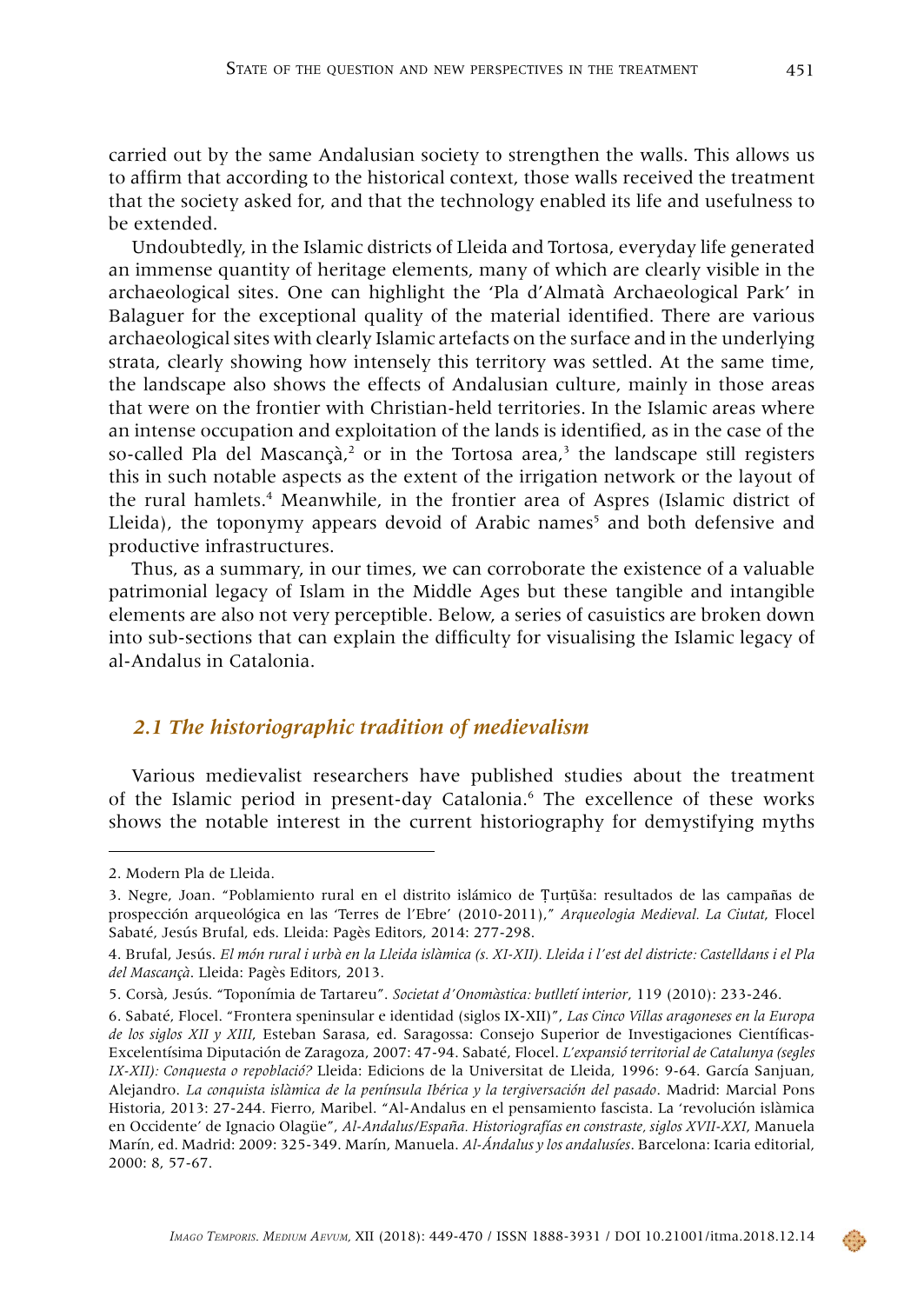and proposing analyses based on scientific methodology to clarify and propose new historical interpretations that shun religious and nationalist ideologies.7 So, the lines of research they are developing are fed by new methodological tools $\delta$ and historiographic currents<sup>9</sup> that clearly bring the researcher closer to a greater knowledge of the Islamic period in the north-east of the Iberian Peninsula and specifically, modern-day Catalonia.

Historically, Catalan medievalism has dedicated greater efforts to research into the late medieval period in detriment to the early medieval era. Specifically, if we take the geographic area of that study as a reference, we can see that the research in the Late Middle Ages mainly focuses on the so-called *Catalunya Vella* ("Old Catalonia"), while the *Catalunya Nova* ('New Catalonia') is studied as a conquest that was consolidated well into the twelfth century.10 Thus, the lands of the centre-west and south-west of Catalonia is known through and with the process of conquest, while the internal idiosyncrasies of the Andalusian society were ignored until well into the twentieth century.<sup>11</sup>

For modern and contemporary authors, al-Andalus generated an interest mostly for claims for national and religious roots, highlighting the classical and traditional aspects of identity. The medieval *Reconquista* ('Reconquest') is the backbone that structures a Spain identified with its own system of values and with a specific mission

<sup>7.</sup> Sabaté, Flocel. "El Nacimiento de Cataluña. Mito y realidad", *Fundamentos medievales de los particularismos hispánicos*. Ávila: Fundación Sánchez-Albornoz, 2005: 223-276.

<sup>8.</sup> Brufal, Jesús. "El reto de la Historia, integrar la tecnologia", *Historia y videojuegos: el impacto de los Nuevos medios de ocio sobre el conocimiento histórico*, Juan Francisco Jiménez, Íñigo Mugueta, Gerardo Fabián Rodríguez, eds. Murcia: Campobell, 2016: 123-134.

<sup>9.</sup> Aurell, Jaume; Balmaceda, Catalina; Burke, Peter; Soza, Felipe, eds. *Comprender el pasado. Una historia de la escritura y el pensamiento histórico*. Madrid: Ediciones Akal, 2013: 237-329.

<sup>10.</sup> Sabaté, Flocel. *L'expansió territorial de Catalunya (segles IX-XII)…*

<sup>11.</sup> We highlight some of the main reserach carried out on Catalan territories: Curto, Albert; Loriente, Ana; Martínez, Charo; Rosa, Elisa. "Excavacions al Castell de La Suda de Tortosa", *Sharq Al-Andalus*, 1 (1984): 141-145; Curto, Albert. "Els nivells islàmics en l'excavació en la Plaça de Ntra. Sra. De la Cinta o de l'Olivera de la ciutat de Tortosa (Tarragona)", *I Congreso de Arqueología Medieval Española*. Saragossa: Diputación Provincial de Zaragoza, 1985-1986: III, 99-112. Balañà, Pere. "Els musulmans a Catalunya (713-1153). Una aproximació bibliogràfica", *Sharq al-Andalus. Estudios Árabes. Suplementos bibliográficos*, 3 (1986): 287-288; Barceló, Miquel. "Aigua i assentaments andalusins entre Xerta i Amposta (s. VIII-XII)", *II Congreso de Arqueología Medieval Española*. Madrid: Comunidad de Madrid, 1987: 411-420. Barceló, Miquel. "La invasió àrabo-musulmana i Catalunya". *L'Avenç*, 117 (1988): 14-17; Sénac, Philippe. "Notes sur les Husūn de Lérida". *Mélanges de la Casa de Velazquez*, 24 (1988): 53-69; Loriente, Ana. *L'horitzó andalusí de l'antic Portal de Magdalena*. Lleida: Ajuntament de Lleida, 1990; Balañà, Pere. *Els noms de lloc de Catalunya*. Barcelona: Editorial Millà, 1991; Barceló, Miquel; Kirchner, Helena; Martí, Ramon; Torres, Josep Maria. "L'hisn dels Madyuna (Mediona, Alt Penedès): la qüestió dels assentaments berbers a Catalunya", *Catalunya i França Meridional a l'entorn de l'any mil. Actes del Col·loqui Internacional Hug Capet*. Barcelona: Generalitat de Catalunya, 1991: 283; Giralt, Josep. "Fortificacions andalusines a la marca superior d'Al-Andalus: aproximació a l'estudi de la zona nord del districte de Lleida", *La Marche Supérieure d'al-Andalus et l'Occident Chrétien*. Madrid: Casa de Velázquez, 1991: 67-74; Barceló, Miquel. "Els establiments àrabs i berbers de l'Alt Penedès i els seus noms", *Catalunya Romànica*. Barcelona: Fundació Enciclopèdia Catalana, 1992: XIX, 26.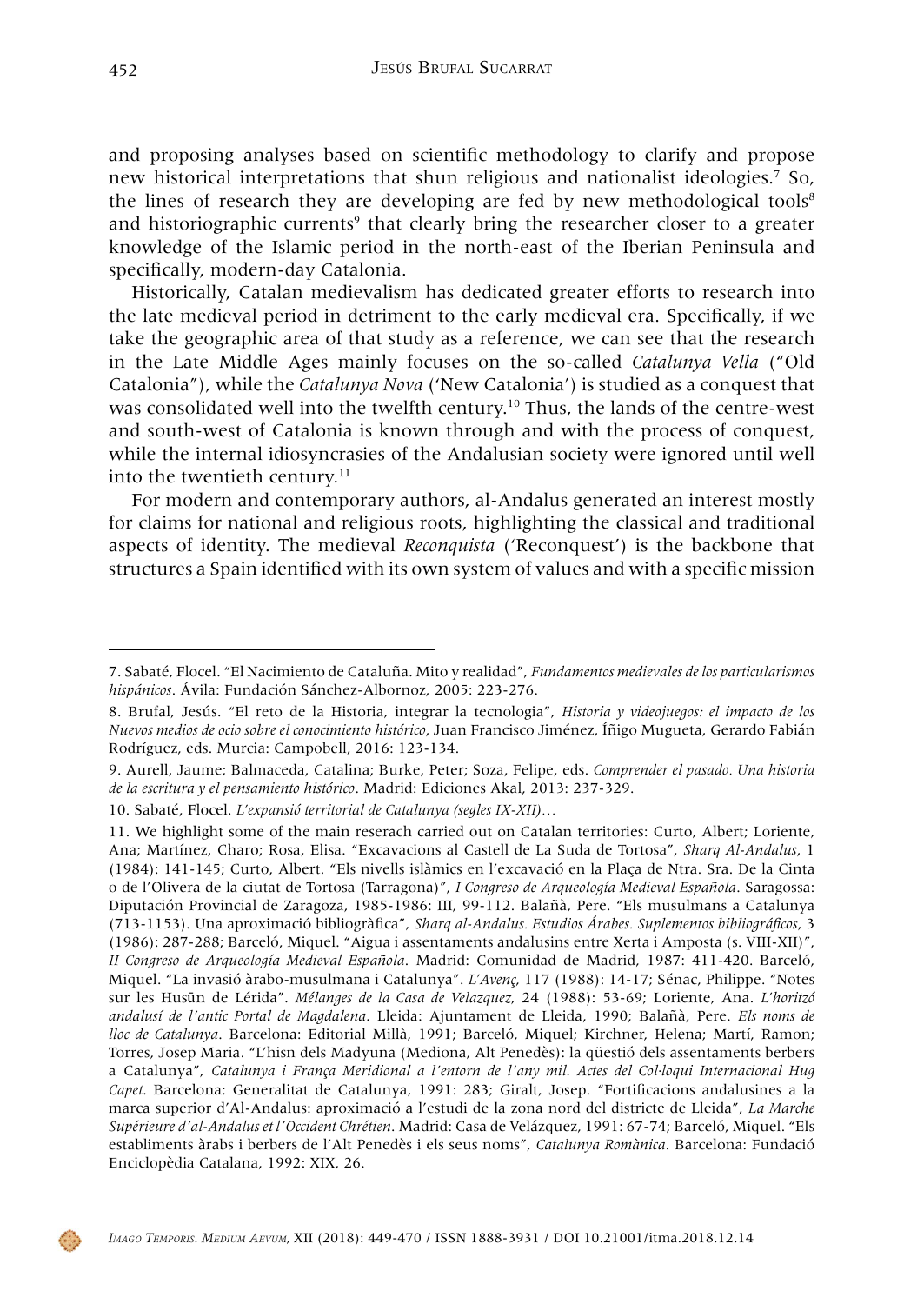in history.<sup>12</sup> This axis was shared by nineteenth-century intellectuals and politicians as it granted internal cohesion and justified the existence of a prior reality, the idea that before the arrival of Islam, identity national had been forged in the resistance of Sagunto and Numancia to the Roman invader.13 Authors like José Álvarez Junco focused their attention on the 'Reconquest' and exalted the main characteristics of the Spanish as a nation when he emphasised the *esencia guerrera y religiosa del pueblo español*. 14 Similarly, in Charlemagne, Catalonia found its own path to identity. Thus, Víctor Balaguer identified Otger Cathaló as the *Pelayo Catalán* and interpreted that Manresa was the *Covadonga Catalana*. 15 For historians of the modern epoch until the nineteenth century, the legend of Otger Cathaló completes the heroic view of the first Catalans, who had to fight ferociously against the Muslims,<sup>16</sup> and at the same time, prepared the arrival of Charlemagne, which is explained as a release.<sup>17</sup> From a geographic point of view, the birth of the Catalan nation is identified with Pyrenean and pre-Pyrenean areas, where the population took refuge fleeing from Islamic domination. These allodial peasants gradually settled the area towards the frontier with al-Andalus.<sup>18</sup>

Despite the publication of the first works on Islam in the Iberian Peninsula by Codera<sup>19</sup> and Dozy,<sup>20</sup> the truth is that there were no incentives to study the subject, and the historiography continued to repeat the stereotypes with little contrast. That happened in the twentieth century, on one hand omitting the history of al-Andalus and on the other, continuing with the stereotypes of the recovery of Catalan territory usurped by the Muslims, in other words, the 'Reconquest'.21 These approaches fitted into and facilitated links with the different elements of the national history.22 In that context, Josep Maria Millàs i Vallicrosa<sup>23</sup> was the reference in the research

<sup>12.</sup> García Carcel, Ricardo. "La manipulación de la memoria històrica en el nacionalismo español", *Manuscrits*, 12 (1994): 180-181.

<sup>13.</sup> Fox, Inman. *La invención de España. Nacionalismo liberal e identidad nacional*. Madrid: Cátedra, 1997: 40.

<sup>14. &</sup>quot;warrior and religious essence of the Spanish people." Álvarez Junco, José. *Mater dolorosa. La idea de España en el siglo XIX*. Madrid: Taurus, 2001: 218.

<sup>15.</sup> Balaguer, Víctor. *Historia de Cataluña y de la Corona de Aragón*. Barcelona: Librería de Salvador Manero, 1860: 1, 108-407.

<sup>16.</sup> Riu-Barrera, Eduard. "Els orígens de Catalunya, de la historiografia feudal al medievalisme noucentista. A propòsit de l'obra de Miquel Coll i Alentorn", *El Contemporani*, 4 (1994): 4.

<sup>17.</sup> Zimmermann, Michel. "Les goths et l'influence gothique dans l'empire carolingien", *Les cahiers de Saint-Michel de Cuxà*, 23 (1992): 33-36.

<sup>18.</sup> Bofarull, Antoni. *Historia crítica civil y eclesiàstica de Cataluña*. Barcelona: Biblioteca Clàssica Catalana, 1906: 178.

<sup>19.</sup> Codera, Francisco. "Límites probables de la conquista árabe en la cordillera pirenaica", *Boletín de la Real Academia de la Historia*, 48 (1906): 289-311.

<sup>20.</sup> Dozy, Reinhart. *Historia de los musulmanes de España hasta la conquista de los almorávides*. Madrid-Barcelona: Calpe, 1920-1934.

<sup>21.</sup> Serra Vilaró, Joan. "Origen d'algunes localitats catalanes", *Estudis Universitaris Catalans*, IV (1910): 4.

<sup>22.</sup> Vicens Vives, Jaume. *Notícia de Catalunya.* Barcelona: Ediciones Destino, 1982; Rovira i Virgili, Antoni. *Història de Catalunya*. Bilbao: La Gran Enciclopèdia Vasca, 1972-1984.

<sup>23.</sup> Millàs i Vallicrosa, Josep Maria. "Els textos d'historiadors musulmans referents a la Catalunya carolíngia", *Quaderns d'Estudi*, 14 (1922): 125-161.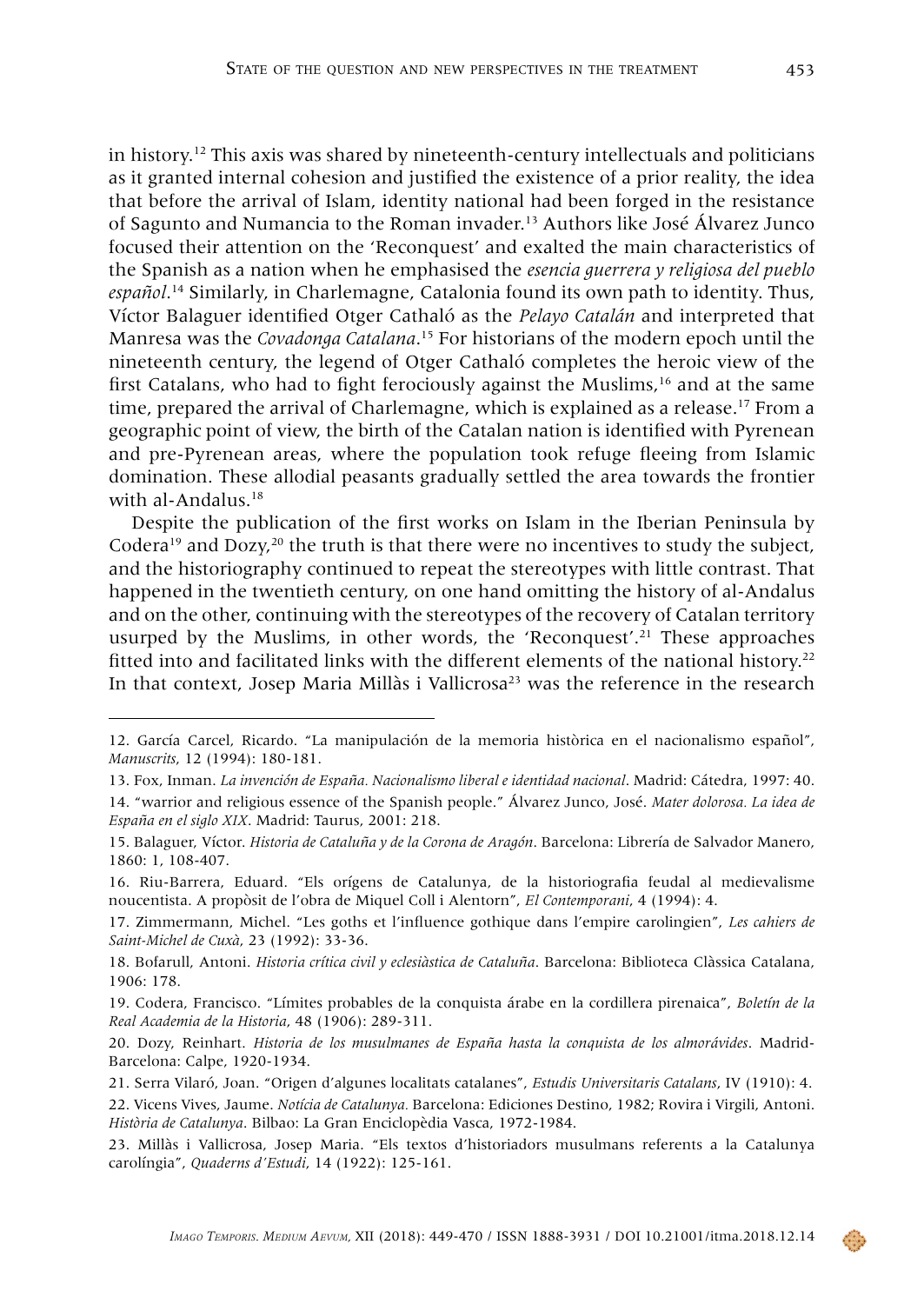and study of the Arab documentation in the Lleida and Tortosa lands. Later, his research marked the trajectory of Catalan Arabist researchers like Dolors Bramon. Almost a contemporary of Millàs i Vallicrosa, Évariste Lévi Provençal<sup>24</sup> and his work are references in the research into western Islam in the Middle Ages. His evolutionist interpretation of Andalusian central power in Cordoba and his detailed examinations of the Umayyad family stand out. However, this panorama did not cover all the territories of the frontiers, especially that of the Upper Frontier.

In Catalan Medievalism, with his studies into the phenomenon of expansion, Ramon d'Abadal permits the traditional view to be assumed and reoriented.<sup>25</sup> He explained that the Pyrenees full of people would be the base from which the counts pushed the population towards the frontier with al-Andalus. These settlers occupied and exploited the unpopulated frontier territories, as these progressively advanced to the south. This idea displaced the 'Reconquest' and introduced a new one of *Repoblació* ('Repopulation'), as military attacks were only focussed on the cities and key Islamic positions. This interpretation of repopulation culminated with Pierre Bonnassie who explained that the population of the Pyrenees moved for socio-economic reasons, thus reducing the impact of the actions of the counts.26

However, the emptiness of the frontier areas was placed in doubt through specific studies of the Vall de Lord<sup>27</sup> and Sant Joan de les Abadesses.<sup>28</sup> In a more global outlook, Salrach proposed seeing the phenomenon of the occupation of the space as a slow process, where, on one hand, he saw the appropriation of agricultural land as an economic process, $29$  and, on the other, the feudal dynamic as leading to an inherent expansionism towards Andalusian society. So, this view did not envisage 'Repopulation' but tended towards the point of view of conquest military but without considering the myths of the heroic deeds of the past.

At the same time as medievalist research advanced towards new ways of interpretation, Andalusian historiography adopts new and renovating approaches. From his multidisciplinary training, Pierre Guichard<sup>30</sup> approached the study of al-Andalus from an anthropological, historical and archaeological perspective. In fact, the territory in all its complexity was the subject of his study to understand Andalusian society. His studies focused on the Levantine area led him to claim a



<sup>24.</sup> Lévi-Provençal, Évariste. *L'Espagne musulmane au Xe siècle: institutions et vie sociale.* Paris: Maisonneuve & Larose, 1950.

<sup>25.</sup> D'Abadal, Ramon. *Els primers comtes catalans*. Barcelona: Editorial Vicens Vives, 1983.

<sup>26.</sup> Bonnassie, Pierre. *Catalunya mil anys enrera (segles X-XI)*. Barcelona: Edicions 62, 1979.

<sup>27.</sup> Benet, Albert. "El Solsonès. Marc històric", *Catalunya Romànica. XIII. El Solsonès i la Vall d'Aran*. Barcelona: Fundació Enciclopèdia Catalana, 1987: 24-31.

<sup>28.</sup> Feliu, Gaspar. "Sant Joan de les Abadesses. Algunes precisions sobre l'acta judicial del 913 i el poblament de la Vall", *Homenatge a la memòria del prof. Dr. Emilio Sáez. Aplec d'estudis dels seus deixebles i col·laboradors*. Barcelona: Universitat de Barcelona-Consejo Superior de Investigaciones Científicas, 1989: 421-434.

<sup>29.</sup> Salrach, Josep Maria. "Repoblament i colonització agrària a l'alta edat mitjana", *Cuadernos de historia econòmica de Cataluña*, 19 (1978): 17-28.

<sup>30.</sup> Guichard, Pierre. *Al-Andalus. Estructura antropológica de una sociedad islámica en Occidente.* Granada: Editorial Universidad de Granada, 1998.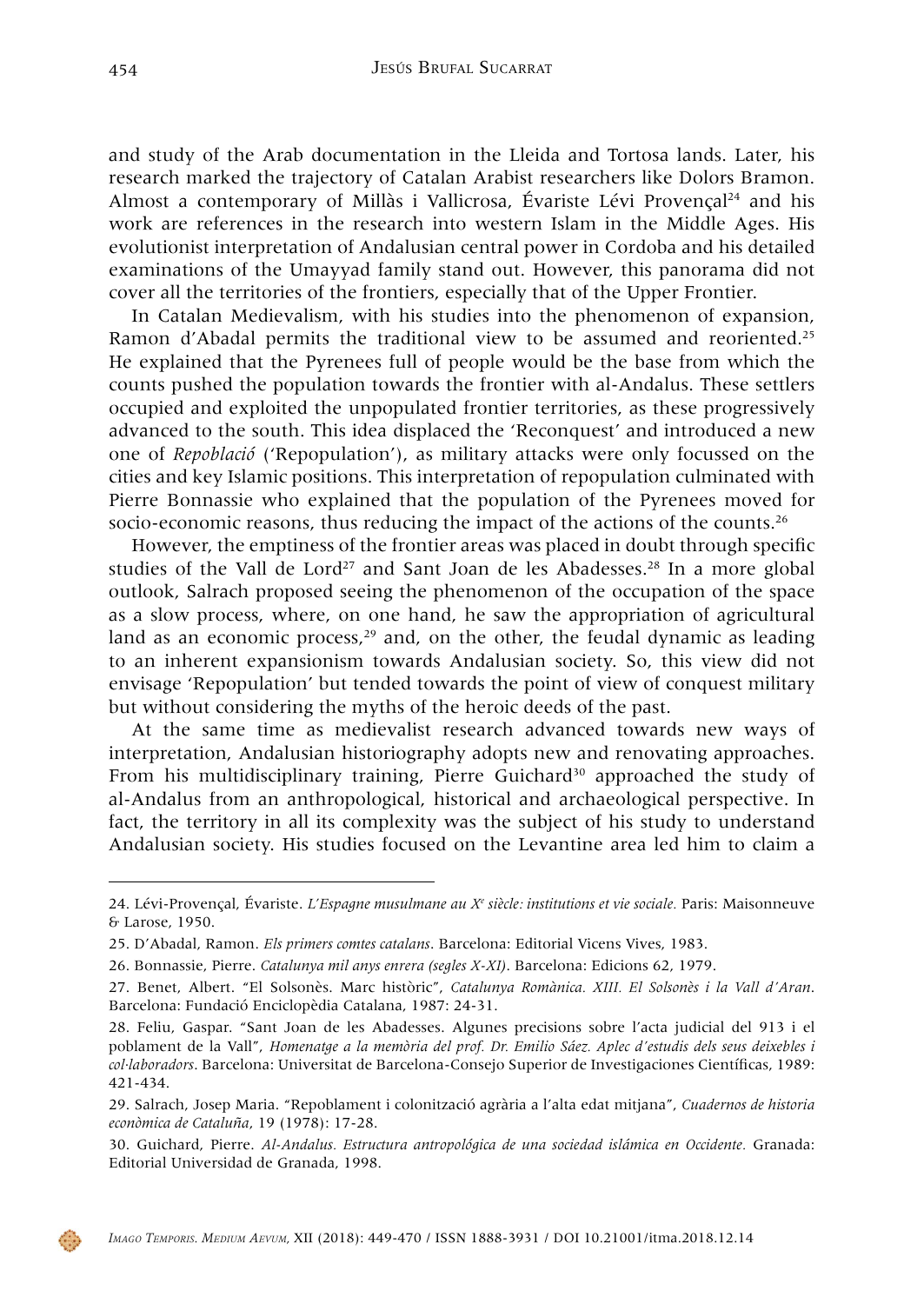notable role for the rural communities, many of them organised from clan groups. To some extent, Guichard proposed a regionalist history of al-Andalus, which would clash with Lévi-Provençal's centralising view. The growth of studies into al-Andalus gaining strength as the last quarter of the twentieth century approached. Miquel Barcel $6^{31}$  delved into the study of Andalusian society, especially, from the analysis of the hydraulics in the rural communities. However, despite the rise of Andalusian historiography all over Spain, Catalonia had to wait until the 1990s for the first research that presented an overview of Islam in the Lleida and Tortosa areas.32 The knowledge about al-Andalus was consolidated later with the research by Dolors Bramon into the Arab documentation, which continued on from the work of Millàs i Vallicrosa.33 Indeed, in that context of the end of the twentieth century and the first decade of the twenty-first, the bibliographic output resulting from research with a territorial scope was important,

We can highlight the studies by Giralt in Balaguer area $34$ ; the researches about *almunies* by Eritja<sup>35</sup>; the work on Islamic Tortosa by Esco<sup>36</sup>; or the innovations around the agrarian and hidraulic landscape in Andalusian Tortosa by Kirchner and Virgili<sup>37</sup>. Similarly we must add the studies about the rural communities in the Tortosa region by Negre<sup>38</sup>, the city of Lleida by Loriente<sup>39</sup>, and the landcape of the ancient district of Lleida by Brufal $40$ , as well as the researches around Balaguer by Monjo $41$ .

The research undertaken by the archaeological methodology coexists with editions and studies of the Arab documentation. Altogether, this contributes a successful bibliographic production that shows us the Andalusian society, economy and identity in both Lleida and Tortosa. Meanwhile, the studies into the expansion of the county society into Andalusian territories have adopted a new framework of

 $\langle \cdot \rangle$ 

<sup>31.</sup> Barceló, Miquel. "El diseño de espacios irrigados en al-Andalaus: un enunciado de principios generales", *El agua en zonas áridas: Arqueología e Historia*, Lorenzo Cara, ed. Almería: Instituto de Estudios Almerienses, 1989: 15-47.

<sup>32.</sup> Balañà, Pere. *Els musulmans a Catalunya (713-1153)*. Sabadell: Ausa, 1993.

<sup>33.</sup> Bramon, Dolors. *De quan érem o no musulmans. Textos del 713 al 1010*. Barcelona: Eumo Editorial, 2000. 34. Giralt, Josep. "Fortificacions andalusines a la marca superior d'Al-Andalus: aproximació a l'estudi de la zona nord del districte de Lleida", *La Marche Supérieure d'al-Andalus et l'Occident chrétien*. Madrid: Casa de Velázquez, 1991: 67-74.

<sup>35.</sup> Eritja, Xavier. *De l'almúnia a la turris organització de l'espai a la regió de Lleida (segles XI i XII).* Lleida: Edicions i Publicacions de la Universitat de Lleida, 1998.

<sup>36.</sup> Esco, Carlos; Giralt, Josep; Sénac, Philippe. *Arqueología Islámica en la Marca Superior de Al-Andalus*. Osca: Diputación de Huesca, 1988.

<sup>37.</sup> Kirchner, Helena; Virgili, Antoni; Antolín, Ferran. "Un espacio de cultivo urbano en al-Ándalus: Madîna Turṭûša (Tortosa) antes de 1148". *Història Agrària*, 62 (2014): 11-45.

<sup>38.</sup> Negre, Joan. *De Tortosa a* Ṭ*urṭūša: L'extrem oriental d'al-Ṯagr al-A'là en el context del proc*é*s d'islamització d'al-Andalus.* Barcelona: Universitat Autònoma de Barcelona (PhD Dissertation), 2013.

<sup>39.</sup> Loriente, Ana. "La vaixella andalusina de la primera meitat del segle X apareguda a la ciutat de Lleida". *Revista d'Arqueologia de Ponent*, 10 (2000): 293-325.

<sup>40.</sup> Brufal, Jesús. *El món rural i urbà en la Lleida islàmica (s. XI-XII)...*

<sup>41.</sup> Monjo, Marta. "El naixement de madina Balaguer: el Pla d'Almatà (segles VIII-XII)", *Catàleg de la col·lecció de materials andalusins del Museu de la Noguera*, Carme Alòs, Eva Solanes, eds. Balaguer: Museu de la Noguera, 2010: 21-29.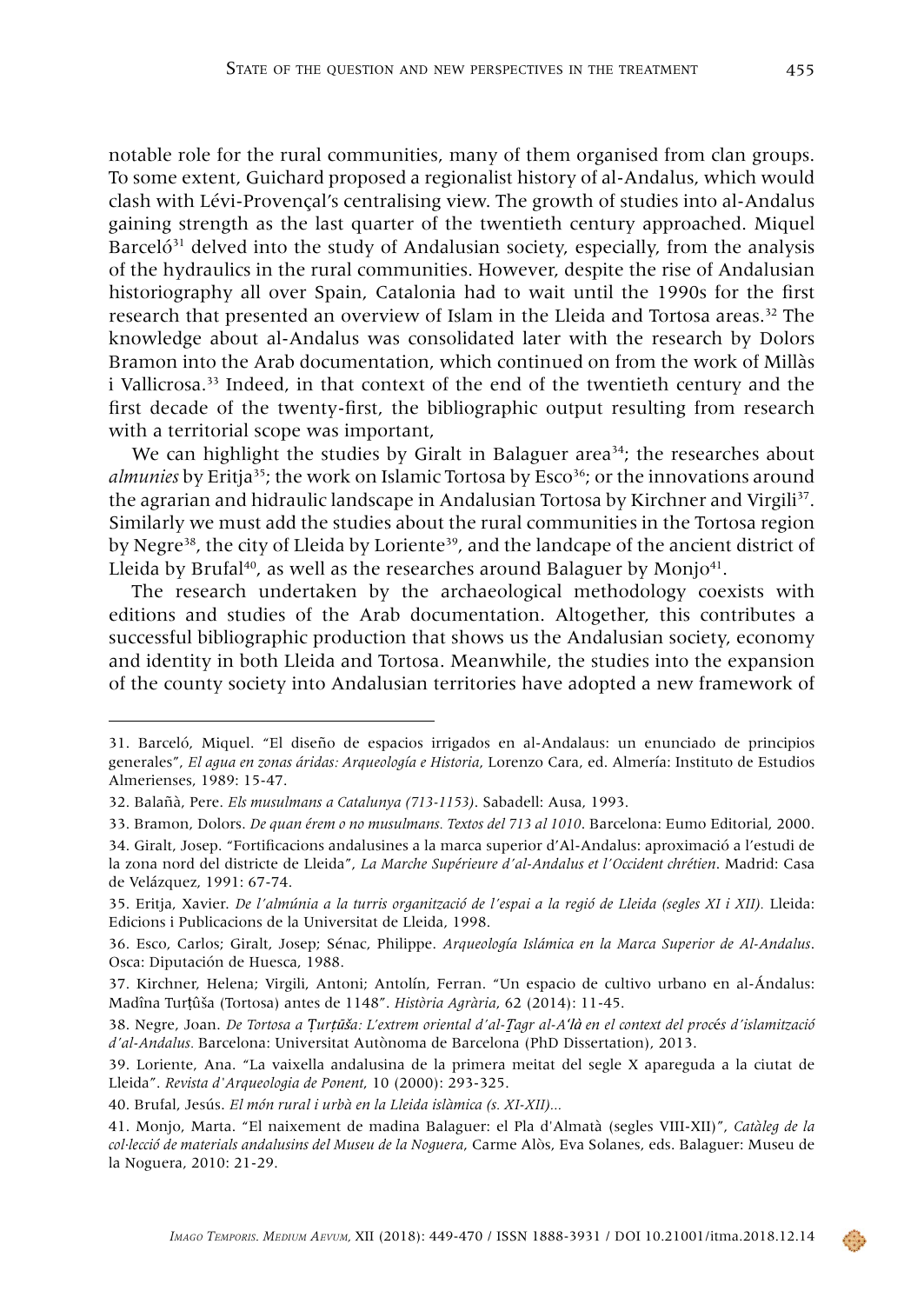interpretation, namely the frontier. The concepts of 'Reconquest' and 'Repopulation' have been outstripped by significant progress in the analysis of the sources, in their diversity, and by the holistic and hermeneutic view. In this sense, Flocel Sabaté<sup>42</sup> explains the expansive phenomenon of county space in a careful periodisation that begins in the ninth century and goes through to the twelfth. This broad new focus extends the view towards global history, embracing economic, military, fiscal, religious and political history for both the county and Andalusian aspects. So, it seems that the medievalist historiography has assimilated the Andalusian, while approaching shared ways of interpreting the same phenomenon.<sup>43</sup>

Although the evolution of historiographic studies on the treatment of the expansion of the counties into Islamic territory and on al-Andalus has been synthesised, it is worth mentioning that the ideological weight of a given inherited historiographic tradition means that the recurrent theme of Islam in the Iberian Peninsula has provoked a lot of controversy in both Catalan and Spanish society in the twentieth and twenty-first centuries. In 2008, the archbishop of Valencia wrote *el cristianismo, la fe católica —se profese o no por las persones y se quiera o no— constituye el alma de España*. 44 Indeed, this statement is no accidental pronouncement if we take it into context, given that during the second term of José Luís Zapatero (*Partido Socialista Obrero Español* "Spanish Socialist Workers' Party"), the conservative side of Spanish society feared the loss of identity as a nation, so they went back to the roots of what they consider the origin of the essence of Spain, one that clearly show the theoretical basis of what it is to be Spanish, where the Catholic faith is the pillar, while avoiding explaining the historical influences of other religions like Islam. In the same conservative line, but from his position as ex-leader of the Spanish government, José María Aznar (*Partido Popular* "Peoples' Party") gave a speech in 2004 about Islamist terrorism in Georgetown University. He explained that the problem of terrorism in Spain did not start with the Iraq war or al-Qaeda but rather dates back to the Middle Ages, from 711 with the Islamic conquest of the Visigoth Kingdom, or as he called it, the invasion of Spain by the '*moros*'.45 This terminology responds to the negationist and catastrophist discourse of history, where, ignoring the historical sources, an important phase in the history of Western Europe is intentionally interpreted from a present-day outlook. It explains the present from the past and moreover, with a marked ideological bias. The media close to these conservative theses publish articles that are aligned with the discourse of Spanish identity. Thus, in 2011, Pedro Fernández Barbadillo stated, *cuando los árabes* 



<sup>42.</sup> Sabaté, Flocel. *L'expansió territorial de Catalunya (segles IX-XII)…*; Sabaté, Flocel. *El territori de la Catalunya medieval. Percepció de l'espai i divisió territorial al llarg de l'Edat Mitjana*. Barcelona: Fundació Salvador Vives i Casajuana, 1997.

<sup>43.</sup> Sénac, Philippe. *La frontière et les hommes (VIIIe-XIIe siècles). Le peuplement musulman au nord de l'Ebre et les débuts de la reconquête aragonaise*. Paris: Maisonneuve & Larose, 2000.

<sup>44. &</sup>quot;Christianity, the Catholic faith —whether professed by the people or not and whether one likes it or not— constitutes the soul of Spain." Cañizares Llovera, Antonio. *El esplendor visigótico, momento clave en la edificación de España y para su futuro*. Madrid: Real Academia de la Historia, 2008: 44.

<sup>45.</sup> See from the second 45 [<https://www.youtube.com/watch?v=2Zt5h\\_wbaP4>](https://www.youtube.com/watch?v=2Zt5h_wbaP4) (Consulted 15<sup>th</sup> November 2015).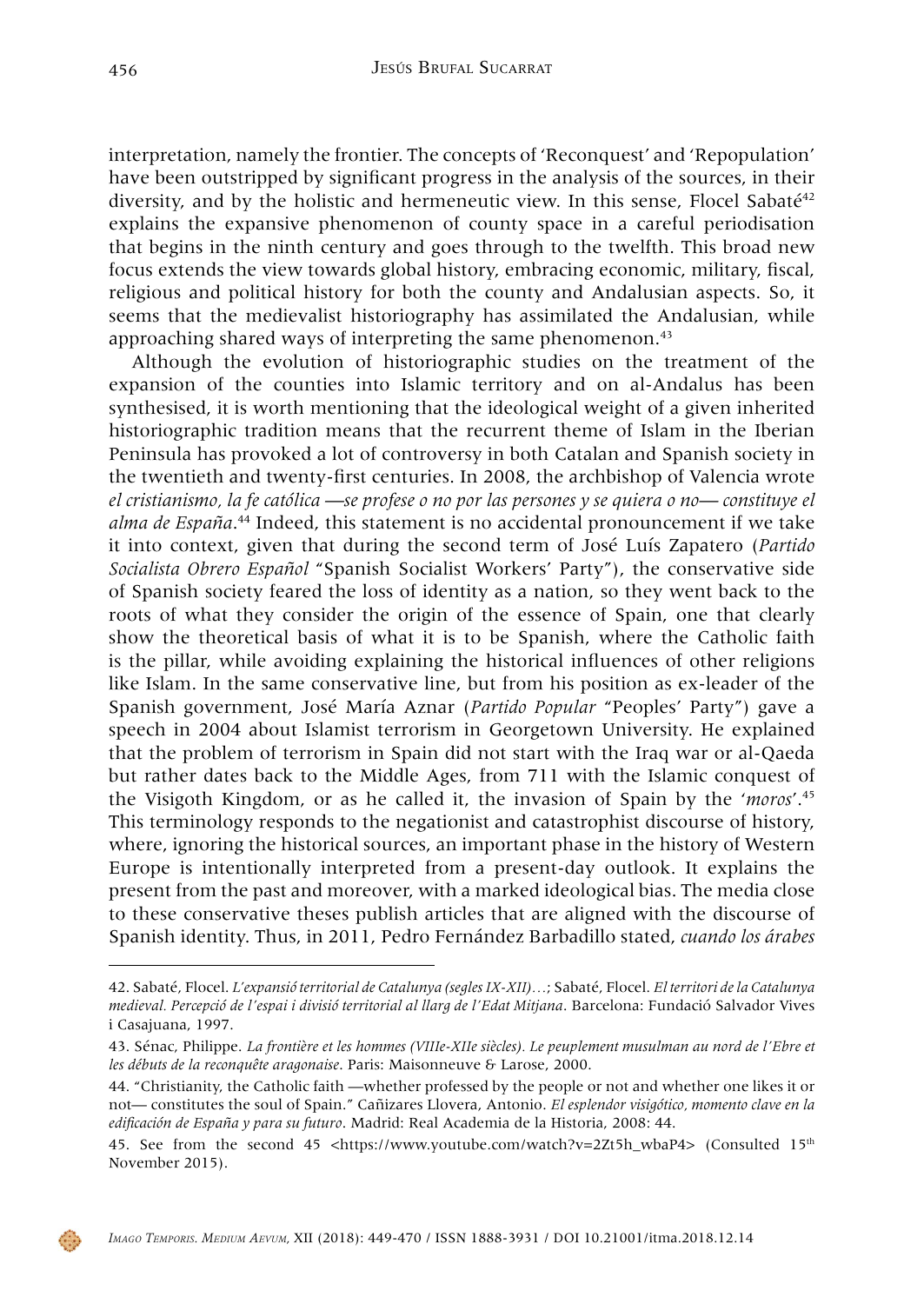*irrumpieron en España ya existía un país independiente y unas personas que se llamaban a sí mismas españolas*. 46 Recently, once again Cardinal Cañizares, in an 'informative breakfast' entered into the debate about the relation between immigration, basically Syrian, and the loss of the traditional values of Europe, based on Christianity.47 The immigration of Syrians, which Cañizares called 'the invasion', equivalent to the events of 711, was at the same time interpreted as a dangerous entry of infidels into Christian territory with the obscure aim of invading us. Indeed, once again, the theories based on national-Catholicism impregnate the public debate ignoring the objective facts being studied nowadays by university or liberal experts.

The opposite end of the postulates we have presented arose in the 1980s with a 'bonist' or romantic view of medieval Islam in the Iberian Peninsula.48 From an ideological point of view, these perceptions are found in both progressive segments and in Andalusian nationalism. The latter see in,

> *la civilización andalusí la màxima culminación histórica del 'pueblo andaluz'. Más recientemente se prolonga como manifestación de una pretendida historia 'antisistema', que adopta una pose postmoderna de cuestionamiento de las verdades de la historiografia 'oficial', siempre adicta al poder y justificadora de sus manipulaciones.*<sup>49</sup>

The romantic theses about al-Andalus and the Andalusian or Islamic society have gone much further and still have more impact. On one hand, the thesis of the "Muslim Spain" an invented formulation and one that is contradictory in itself that shows the way of doing history at a determined moment. The need to differentiate between the Andalusians and Maghrebians lies behind these postulates, portraying the former as living in an enlightened society of poets and while the latter came from a barbarous place full of dangers.

The romantic ideas did not end there but became accentuated from the Spanish Transition and the marked desire among certain historians and ideological sectors to break away from the official history of the destiny of Spain that had been explained until then. Specifically, the consolidation of the autonomous communities led to the recovery of their own identity traits, and al-Andalus found its place in this project.

<sup>46. &</sup>quot;when the Arabs burst into Spain, there was already an independent country and people who called themselves Spaniards." García Sanjuan, Alejandro. *La conquista islàmica de la península Ibérica y la tergiversación del pasado*. Madrid: Marcial Pons Historia, 2013: 52.

<sup>47.</sup> Levante. El mercantil valenciano. "Cañizares: '¿Esta invasión de inmigrantes y de refugiados es del todo trigo limpio?'". 14 October 2015. 15 June 2016 <[http://www.levante-emv.com/comunitat](http://www.levante-emv.com/comunitat-valenciana/2015/10/14/canizares-invasion-emigrantes-refugiados-trigo/1327304.html)[valenciana/2015/10/14/canizares-invasion-emigrantes-refugiados-trigo/1327304.html](http://www.levante-emv.com/comunitat-valenciana/2015/10/14/canizares-invasion-emigrantes-refugiados-trigo/1327304.html)>.

<sup>48.</sup> Menocal, Maria Rosa. "Al-Andalus and 1492: The ways of remembering", *Islamic Civilization in Medieval Spain*. Leiden: Brill, 1992: 483-504; Menocal, Maria Rosa. *Culture in the time of tolerance: al-Andalus as a model for our own time*. New Heaven: Yale Law School, 2000; Menocal, Maria Rosa. "The dialogue of cultures in Medieval Spain", *Le Dialogue des Cultures: est-il possible?*. Rabat: Academie du Royaume de Maroc, 2005: 329-333.

<sup>49. &</sup>quot;The Andalusian civilisation the maximum historical culmination of the 'Andalusian people'. More recently it was prolonged as a manifestation of a supposed 'anti-system' History, that adopted a postmodern pose of questioning the truths of the 'official' historiography, always addicted to power and justifying its manipulations." García Sanjuan, Alejandro. *La conquista islàmica* ... : 24.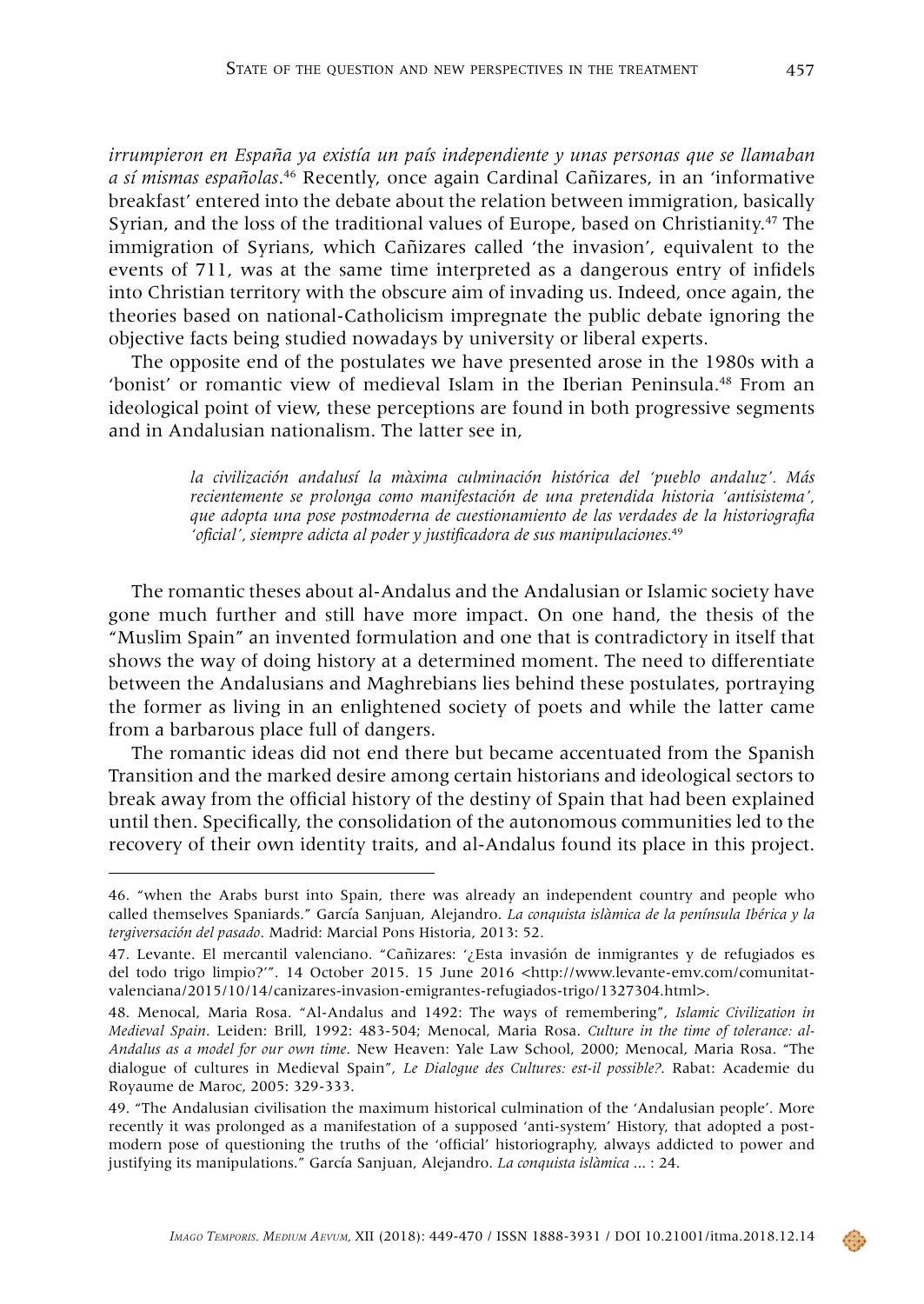Thus, a discourse was generated where the image of al-Andalus was linked to that of an Islamic society where tolerance and coexistence between the three cultures was possible as the result of mutual understanding that was violently eliminated by the Christian conquerors.<sup>50</sup>

Moreover, and in line with Manuela Marín, as a derivation of the idea of tolerance, the virtues of Andalusian life were exalted, comparing them with the Andalusian *arte de vivir* ("art of living").<sup>51</sup> These are related to very varied aspects of everyday life, emphasising the *goces sensuales, el gusto por los perfumes, los jardines, la buena mesa, la música y las belles mujeres*. 52 However, the myths about Andalusian society should be qualified from the historical analysis by showing up the fallacies from which these are sustained  $53$ 

> *La 'tolerancia' es una idea relativamente reciente y ajena a los andalusíes (y a cualquier otra colectividad anterior a la Declaración Universal de los Derechos Humanos), o que la única cultura con caracteres dignos de ser considerada como tal, en al-Ándalus, fue la árabe-islámica. Es cierto que las minorías judías y cristianas gozaron en al-Ándalus de un estatuto de "protección" infinitamente mejor que el de los judíos en la Europa medieval, que hubo familias de religión mixta y que los emires musulmanes tuvieron a su servicio administradores y médicos judíos y cristianos. También es cierto que los episodios de persecución a estas minorías religiosas fueron contadísimos en la historia de al-Ándalus, aunque existieron y en algún caso, como en el progromo de Granada del siglo XI, con un número elevado de víctimas. Todo ello no implica, sin embargo, que existiera lo que hoy se califica admirativamente de convivencia modélica.*<sup>54</sup>

However, the myths about the Islamic conquest, the process of Christian conquest, and Andalusian social dynamics persist. Perhaps one should ask why this type of myth survives and we would find the response in a partial ideology or xenophobic and racist groups. In fact, the practice of understanding the past from an idea of the present is taking body and form all over Europe, as Flocel Sabaté shows referring to the presence of the Middle Ages in the current linguistic discourse:



<sup>50.</sup> Marín, Manuela. *Al-Ándalus y los andalusíes*. Barcelona: Icaria editorial, 2000: 62.

<sup>51.</sup> Marín, Manuela. *Al-Ándalus y los andalusíes*…: 63.

<sup>52. &</sup>quot;sensual pleasures, the taste for perfumes, gardens, good food and drink, music and beautiful women." Marín, Manuela. *Al-Ándalus y los andalusíes*…: 63-64.

<sup>53.</sup> Fernández-Morera, Darío. *The Myth of the Andalusian Paradise. Muslims, Christians, and Jews under Islamic rule in Medieval Spain.* Wilmington: ISI Books, 2016.

<sup>54. &</sup>quot;*'*Tolerance' is a relatively recent idea and one alien to the Andalusians (and any other group prior to the Universal Declaration of Human Rights), or that the only culture with characters worthy of being considered as such in al-Andalus was the Arab-Islamic. It is true that the Jewish and Christian minorities in al-Andalus enjoyed a statute of "protection" infinitely better than that of the Jews in medieval Europe, that there were families of mixed religion and that the Muslim emirs had Jewish and Christian administrators and doctors in their service. It is also true that there were very few episodes of persecution of these religious minorities in the history of al-Andalus, although they existed and in some cases, as in the pogrom in Granada in the eleventh century, with a high number of victims. All this does not, however, imply that there was what would be qualified admiringly nowadays as a modelic coexistence". Marín, Manuela. *Al-Ándalus y los andalusíes*…: 64-65.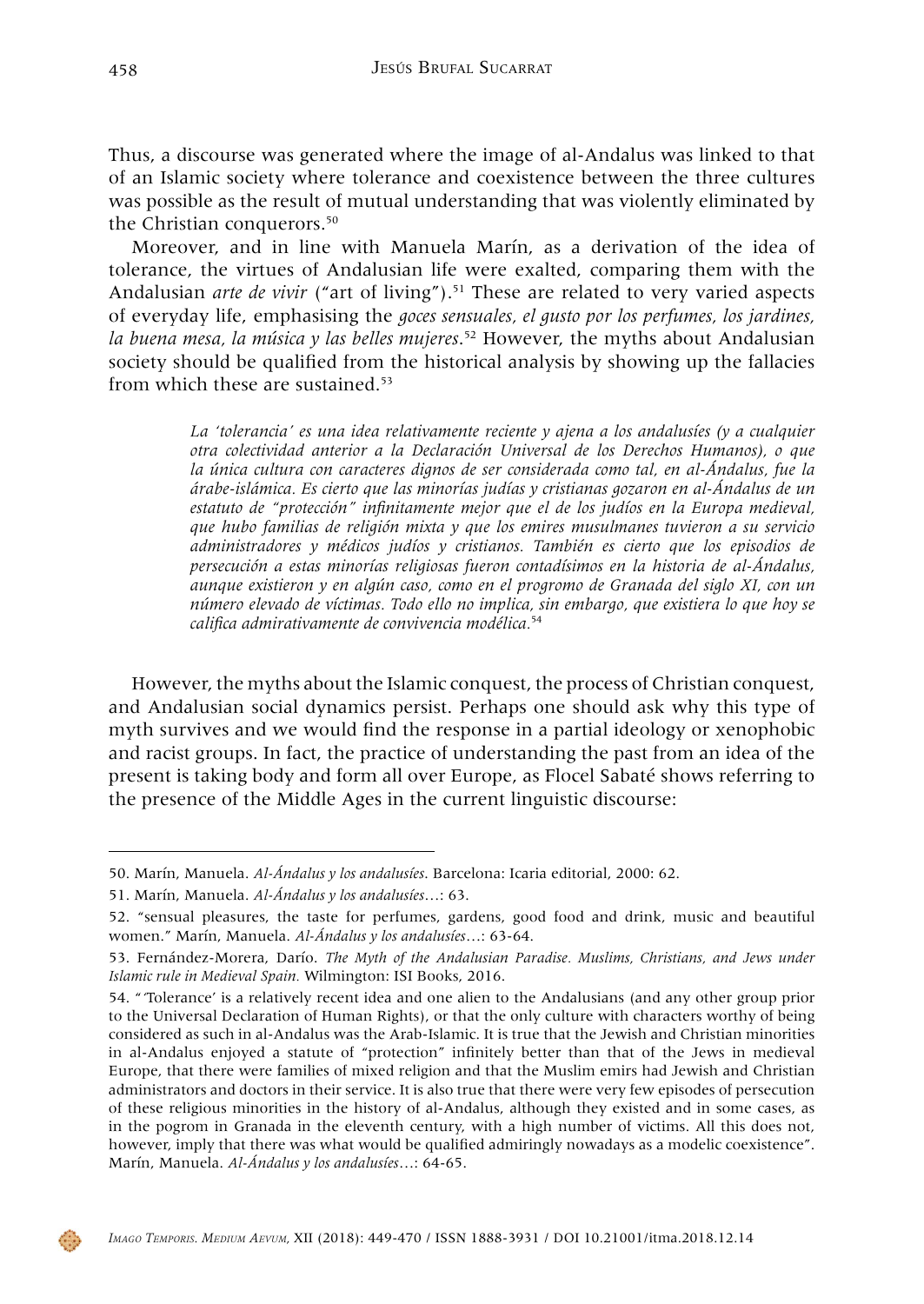*L'Edat Mitjana és molt present a la societat actual. A penes és a l'escola. Viu, en canvi, en l'ambient: apareix en passar les pàgines del diari, en cercar les ofertes per a l'oci de cap de setmana familiar, en tota mena de discursos, a favor del progrés o del retrobament de la identitat maltractada, en propostes per encertar l'estructuració adient per al món actual. És una mena de fenomen atemporal que no deixa de ser una invocació històrica incrustada en el present i, potser, pretenent condicionar el futur.*<sup>55</sup>

Indeed, it is in education where we find the main transmitter of certain stereotypes and myths<sup>56</sup> about Islam in the Middle Ages. Flocel Sabaté warned about this when he referred to *generaciones de españoles se han formado bajo una omnipresente Reconquista*. 57 He was referring to schooling in the times of Franco's dictatorship, which gathered all the myths and stereotypes about the expansion of Christian kingdoms and counties into Andalusian territory. The footprint of this national history where the myths and ideological misrepresentations of the past have an important weight is also reflected in schools in democratic times. Probably the result of the necessity to justify the nature and existence of the autonomous communities, each thought up its own educational curriculum in history. In the case of Catalonia, stereotypes about the Late Middle Ages still survive: they emphasise the overvaluation of the Battle of Covadonga, following with the mythical 'Reconquest' of the territory of the old Visigoth Kingdom, and manifest the Christian essence.<sup>58</sup> In the end, it is clearly deduced that behind the national formation of Catalonia there is the conquest by force of a usurped territory and that the moral and spirit is Christian. At the same time, these stereotypes coexist with those of the romantic view of Islam. The food, art, the mosque and irrigation networks are the most recurrent themes when explaining al-Andalus.

Indeed, the task and responsibility of historians is enormous when it comes to studying and explaining episodes from history where the historical sources are not abundant. If, on top of that, we add a deep trajectory of historical interpretation, the work of the historian is significantly increased. Undoubtedly, we must continue to study the late medieval frontier, understand it from all the points of view that made

<sup>55. &</sup>quot;The Middle Ages are very present in current society. It hardly is so in the school. In contrast, it lives in the environment: it appears when turning the pages of the newspaper, in looking at options for leisure activities for the family weekend, in all kinds of discourses, in favour of progress or the reencounter of the mistreated identity, in proposals to ascertain the structure suitable for the modern world. It is a kind of atemporal phenomenon that is a historical invocation encrusted in the present and, perhaps, aiming to condition the future." Sabaté, Flocel. "Medievalismes actuals", *L'Edat Mitjana. Món real i espai imaginat*. Catarroja: Editorial Afers, 2012: 283-305.

<sup>56.</sup> Luque, Alberto. "La historia medieval a les escoles: una visió deformada?". *L'Edat Mitjana. Món real i espai imaginat*, Flocel Sabaté, ed. Catarroja: Editorial Afers, 2012: 243-258.

<sup>57. &</sup>quot;generations of Spaniards have been educated under an omnipresent Reconquest". Sabaté, Flocel. "Frontera peninsular e identidad (siglos IX-XII)", *Las Cinco Villas aragoneses en la Europa de los siglos XII y XIII*, Esteban Sarasa, ed. Saragossa: Institución "Fernando el Católico" (CSIC)-Excelentísima Diputación de Zaragoza, 2007: 54.

<sup>58.</sup> García, Margarita; Gatell, Cristina; Llorens, Montserrat; Ortega, Rosa; Pons, Josep; Roig, Joan; Viver, Carles. *Marca 2. Ciències Socials, Geografia i Història*. Barcelona: Vicens Vives, 2006.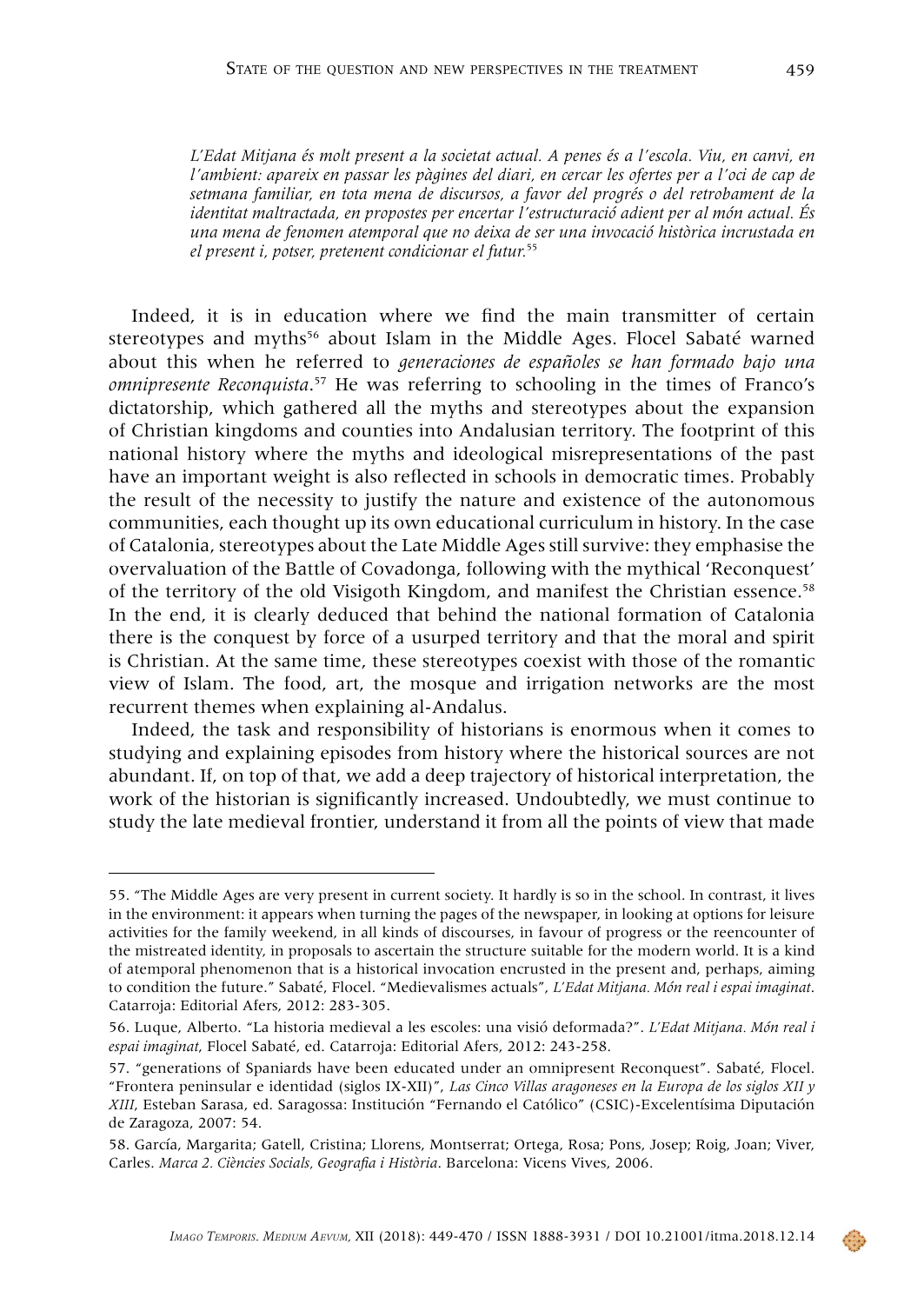it up and especially without arbitrarily excluding any of the elements, and even less, one that is as important as Andalusian society.

# *2.3 A weak sensitivity about preserving the medieval Islamic heritage. Where do we come from?*

The academic and intellectual world has placed the valuation and protection of the cultural heritage on the table, especially that which refers to history and art. The above point is a good example, given that, as we have noted, as mechanisms were sought for interpreting national identity, both Spanish and Catalan, the various elements of the heritage were among the main supporting arguments. To ensure the preservation of the heritage, the *Ministerio de Instrucción Pública y Bellas Artes* i la *Dirección General de Bellas Artes* ("Ministry of Public Instruction and Fine Arts and the General Office of Fine Arts") were created in 1900. From then until 1933, the legal bases to protect, preserve, value and regulate Spanish and Catalan cultural heritage were established. Although the law of *Ley Relativa al Patrimonio Artístico Nacional de 13 de mayo de 1933* ("National Heritage of May 13th 1933")59 englobed the legislation from 190160 until then, we must go back to the *Decreto de 22 de mayo de 1931* ("Decree of May  $22<sup>nd</sup> 1931'$ <sup>o1</sup> to see the vanguard that prepared the law of 1933. For the first time, this *Decree* contained a listing of properties and artistic, archaeological or historical objects and was designed to avoid the plunder and export of cultural heritage. On this legislative basis, in 1932, work started on what was the first great law on historical heritage in Spain.<sup> $62$ </sup> After almost a year of preparation, the law was passed and published in May 1933. This law covered the following aspects: the contents and the notion of *Inventario del Patrimonio Histórico-Artístico Nacional*  ("Inventory of the National Historical-Artistic Heritage"), the administrative organisation for the protection of patrimonial assets, assigning the police the task of pursuing offences involving the historical heritage, the legal status of the assets,



<sup>59. &</sup>quot;Ley Relativa al Patrimonio Artístico Nacional". *Gaceta de Madrid.* 25 May 1933: CXLV, 1393-1399 [<http://www.boe.es/datos/pdfs/BOE/1933/145/A01393-01399.pdf](http://www.boe.es/datos/pdfs/BOE/1933/145/A01393-01399.pdf)> (Consulted 26th October 2016).

<sup>60.</sup> The Royal Decree of October 18th 1901 approved the regulations for the State Public Libraries. "Reglamento para el Régimen y Servicio de las Bibliotecas Públicas del Estado". *Gaceta de Madrid.*  22 October 1901: CCXCV, 359-360 <<http://boe.es/datos/pdfs/BOE/1901/295/A00359-00371.pdf>> (Consulted 26<sup>th</sup> October 2016).

<sup>61.</sup> Alcalá-Zamora, Niceto. "Decretos". *Gaceta de Madrid.* 23 May 1931: CXLIII, 880-881. <[http://www.](http://www.boe.es/datos/pdfs/BOE//1931/143/A00880-00881.pdf) [boe.es/datos/pdfs/BOE//1931/143/A00880-00881.pdf](http://www.boe.es/datos/pdfs/BOE//1931/143/A00880-00881.pdf)> (Consulted 26th October 2016). From this *Decreto*, we wish to highlight the recognition given in the introduction that all citizens have *pleno derecho al disfrute de las obres de arte y de cultura; derecho que se funda, no solo en el origen e historia e inmuebles y objetos, sinó en que su guarda y conservación ha sido y es carga de España* (full right to enjoy the works of art and culture bequeathed by the past; a right based, not only on the origin and history and properties and objects, but also that their protection and preservation has been and is a commitment of Spain).

<sup>62.</sup> García Fernandez, Javier. "La regulación y la gestión del Patrimonio Histórico-Artístico durante la Segunda República (1931-1939)", *Revista electrónica de Patrimonio Histórico*, 1 (2007): 12-14. <http://www. revistadepatrimonio.es/revistas/numero1/legislacion/estudios/articulo.php> (Consulted 25th October 2016).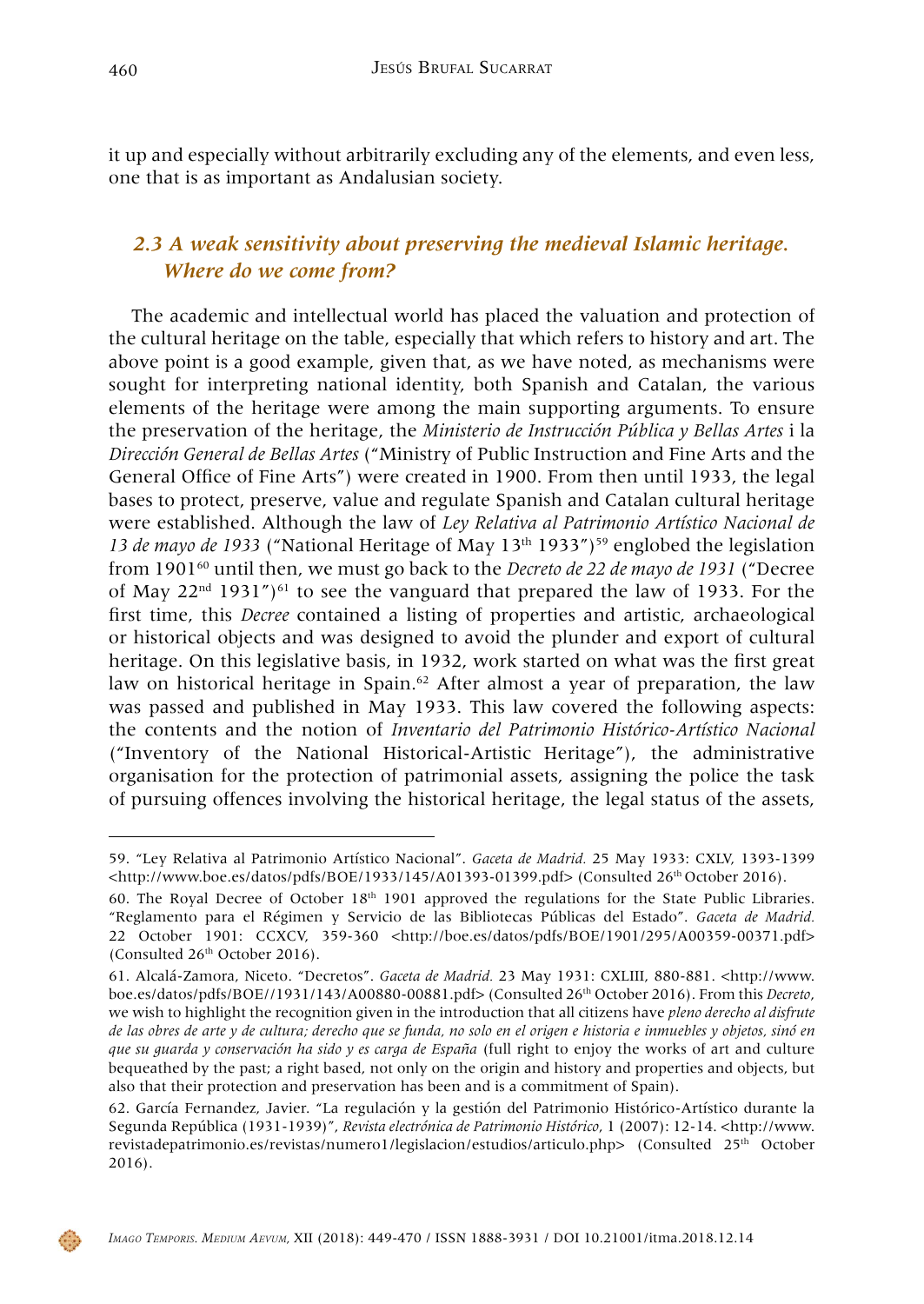the role of the curators of monuments and the creation of a census of endangered buildings. In international law, it regulated the control of fraudulent exports of heritage. It also included measures to encourage public museums, the new regime for assets that was based on the prohibition of their cession when they were the property of the Administration or the Church, and norms about the *Inventory of the National Historical-Artistic Heritage*.

In this busy legislative context, article 7 of the Statute of Autonomy of Catalonia passed by *Ley de 15 de septiembre de 1932* ("Law of September 15<sup>th</sup> 1932") attributed<sup>63</sup> *los Servicios de Bellas Artes, Museos, Bibliotecas, Conservación de monumentos y archivos, salvo el de la Corona de Aragón* ("the Services in Arts, Museums, Libraries, Conservation of heritage and archives, except its of the Crown of Aragon"). In this legislative framework, the following laws referring to the cultural heritage were passed: the *Ley de creación del Consejo de Cultura de la Generalitat de 14 de diciembre de 1933* ("Law of Creation of the Council of Culture of the Generalitat [December  $14<sup>th</sup> 1933$ ]"), the *Ley del Servicio de Bibliotecas, Archivos, Museos y Patrimonio Histórico, Artístico y Científico de Catalunya de 20 de marzo de 1934* ("Law of the Service of Libraries, Archives, Museums and Historical, Artistic and Scientific Heritage of Catalonia [March 20<sup>th</sup> 1934]"), and the *Ley de Conservación del Patrimonio Histórico, Artístico y Científico de Catalunya de 26 de junio de 1934* ("Law of the Conservation of the Historical, Artistic and Scientific Heritage of Catalonia [June 26<sup>th</sup> 1934]").

The 1933 Law remained in force during the Franco period despite having been promulgated by the Second Republic. Under Franco's rule, this law was complemented with the Law of December  $16<sup>th</sup> 1954$  that regulated the expropriation of land where archaeological remains were detected, $64$  and for the first time, included underwater archaeology (decree *2055/1963 de 25 de septiembre*).65

From the start of the twentieth century until 1978, there was a well-defined legal framework, but one insufficient to stop the destruction of cultural heritage, especially architectural and archaeological. The Civil War led to notable losses of heritage either on the battlefronts or by the sacking of ecclesiastic heritage, archives, private collections, etc.

We must no forget that with the arrival of mass tourism and uncontrolled urban growth along the Mediterranean coast and in the main cities, the pace of the destruction of archaeological and architectural heritage quickened. The absence of coordination between the institutions that take care of the heritage and the scant material and human resources helped this deterioration. If we refer to Islamic

 $\langle \cdot \rangle$ 

<sup>63.</sup> Alcalá-Zamora, Niceto. "Ley. Título II. Atribuciones de la Generalidad de Cataluña". *Gaceta de Madrid.*  21 September 1932: CCXLV, 2091 <<http://www.boe.es/datos/pdfs/BOE/1932/265/A02090-02094.pdf>> (Consulted 26<sup>th</sup> October 2016).

<sup>64.</sup> Franco, Francisco. "Ley de 16 de diciembre de 1954 sobre expropiación forzosa". *Boletín Oficial del*  Estado. 17 December 1954: CCCLI, 8261-8278 <[http://boe.es/boe/dias/1954/12/17/pdfs/A08261-08278.](http://boe.es/boe/dias/1954/12/17/pdfs/A08261-08278.pdf) [pdf](http://boe.es/boe/dias/1954/12/17/pdfs/A08261-08278.pdf)> (Consulted 26<sup>th</sup> October 2016).

<sup>65.</sup> Franco, Francisco. "Decreto 2055/1969, de 25 de septiembre, por el que se regula el ejercicio de actividades subacuáticas". *Boletín Oficial del Estado.* 27 September 1969: CCLII, 15182-15184 <[https://](https://www.boe.es/boe/dias/1969/09/27/pdfs/A15182-15184.pdf) [www.boe.es/boe/dias/1969/09/27/pdfs/A15182-15184.pdf](https://www.boe.es/boe/dias/1969/09/27/pdfs/A15182-15184.pdf)> (Consulted 26th October 2016).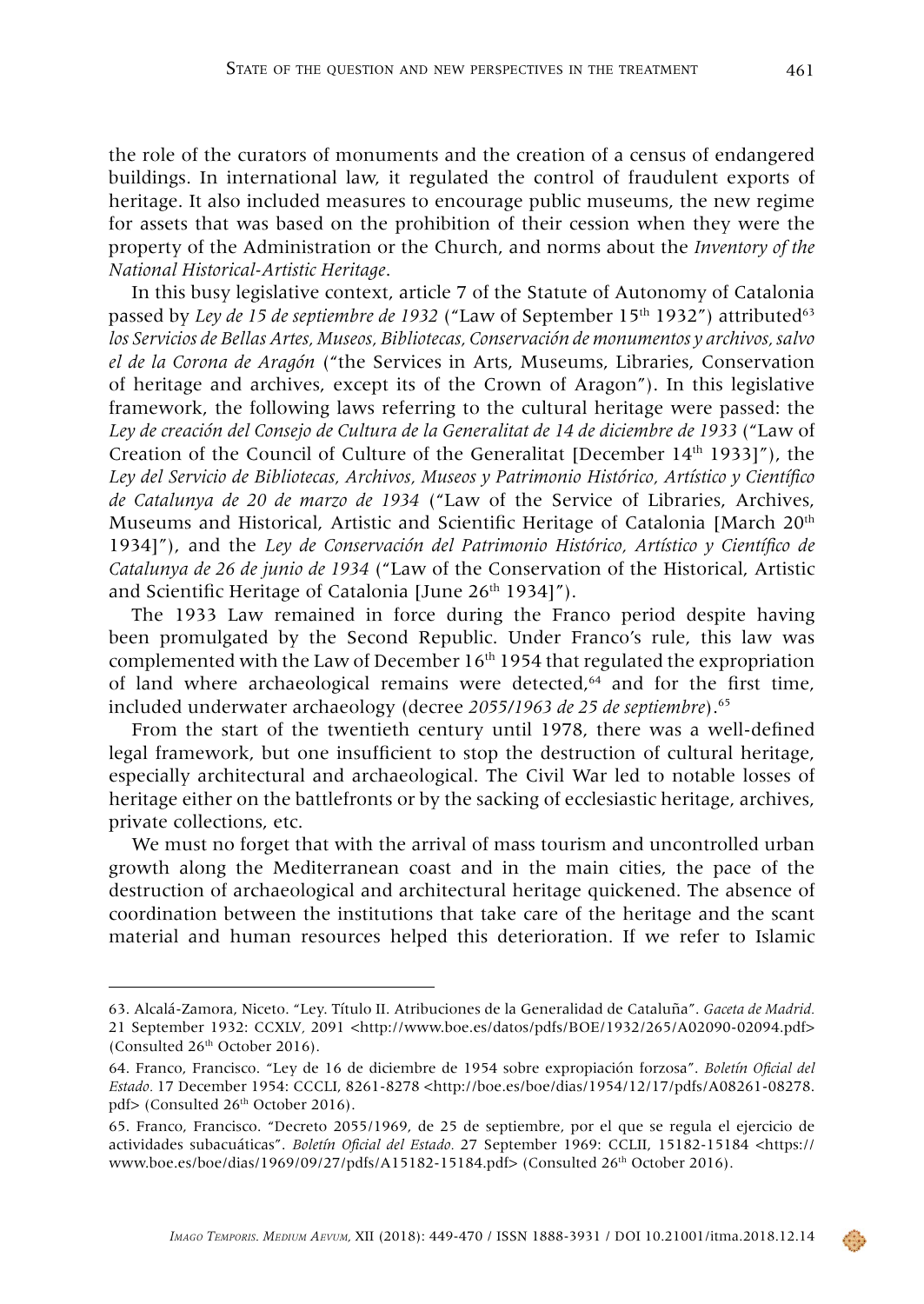archaeological or architectural heritage, the situation was worse due to two factors: the first of these was the ignorance about the material culture of Islam in the Iberian Peninsula during the Middle Ages, and the second is deliberate neglect of the Andalusian material vestiges. Despite this bleak panorama, the great Cordoban monuments were already being given special treatment in the nineteenth century, as was the Alhambra in Granada.<sup>66</sup> These great symbolic monuments received careful attention to avoid their loss. Another thing was the historical and artistic interpretation.

In Catalonia, there is no shortage of examples of destruction or deterioration of Islamic archaeological or architectural heritage. For example, in 1905, a tank for drinking water for the town of Balaguer was built inside Castell Formós, one of the most emblematic historical monuments with a clearly Islamic part in the northeast of the Iberian Peninsula. An Islamic citadel first, and then from the fourteenth century, residence of the Counts of Urgell, the fortified site holds a large quantity and quality of historical-archaeological and artistic information that would require specific treatment.<sup>67</sup> However, the need to build this municipal infrastructure<sup>68</sup> led to the destruction of a good part of the monument, thus also conditioning future archaeological works. Despite its historical value, in 1905, the ideal legal conditions to prevent the building of the tank and the destruction of most of the inside of the fortress did not exist.69 In Balaguer, the site was well enough known, as was its value as a monument. In fact, from the 1960s, this was reflected in various publications by local scholars and European specialists in the theme.70 However, the absence of awareness among the political authorities, the non-existence of a law of heritage that safeguarded it and the lack of interest among the population condemned Castell Formós forever.

This context prior to democracy is also recognised as the period when researchers and scholars individually initiated research into very varied themes. Under the umbrella of such institutions as the Provincial Archaeological Museum of Tarragona, the Institute of Tarragona Studies Ramon Berenguer IV of Tarragona Provincial Council, the Ilerdenc Institute of Studies of Lleida Provincial Council, and



<sup>66.</sup> Rosselló-Bordoy, Guillem. "Introducció a l'estudi de la ceràmica andalusina", *Arqueologia Medieval. Reflexions des de la pràctica*. Lleida: Ajuntament d'Algerri-Pagès Editors, 2007: 21-142.

<sup>67.</sup> Díez-Coronel, Luis. "La alcazaba de Balaguer y su Palacio árabe del siglo XI". *Ilerda*, 29 (1969): 337-347. Ewert, Christian. *Hallazgos islámicos en Balaguer y la Alfajería de Zaragoza*. Madrid: Servicio de Publicaciones del Ministerio de Educación y Ciencia, 1979-1980.

<sup>68.</sup> This type of action ocurred in other places in the Lleida area, such as Sunyer Castle, little of which remains nowadays after the building of a municipal water tank.

<sup>69.</sup> We refer to the Royal Decree of November  $29<sup>th</sup>$  1901, which defined the regulations about state archaeological museums, served by a body of archivists, librarians and archaeologists.

<sup>70.</sup> Sanahüja, Pere. *Història de Balaguer*. Barcelona: ed. Seráfica, 1965. Díez-Coronel, Luis. "El palau dels comtes d'Urgell, fortalesa àrab", *Ilerda*, XLIII (1973): 31-39. Ewert, Christian. *Hallazgos islámicos en Balaguer y la Alfajería de Zaragoza*. Madrid: Dirección General del Patrimonio Artístico y Cultural, 1979. Giralt, Josep. "El Castell Formós (o de Balaguer)", *Catalunya Romànica. La Noguera*. XVII. Barcelona: Enciclopèdia Catalana, 1994: 225-238.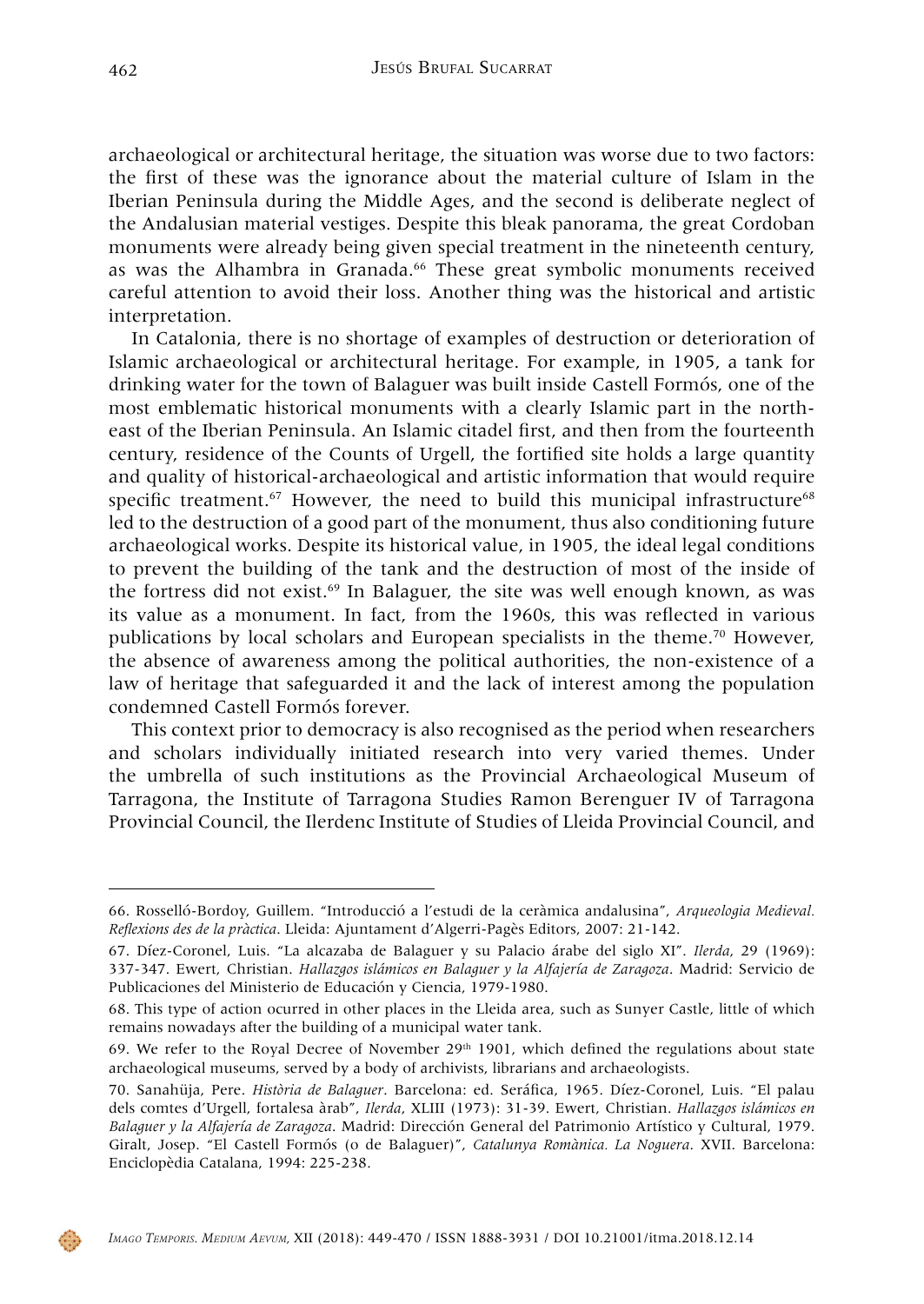these researchers undertook the first historical and archaeological research.71 They were undoubtedly the pioneers of local history in the Lleida and Tarragona areas. Their work favoured the preservation especially of archaeological sites and their divulgation in scientific circles and among the general public.<sup>72</sup>

Despite the complexity of safeguarding the cultural heritage, and especially the Islamic, during the twentieth century, it is worth mentioning that one has to recognise the legislation from the early century and that of the Second Republic, as well the interest of many people, either scholars or specialists in cultural heritage, who individually carried out the tasks of documentation and study, a colossal job that we appreciate so highly today.

#### *2.4 The Islamic patrimonial heritage. Where are we?*

The appearance of the Spanish democratic system under the Constitution of 1978 meant important progress in the field of cultural heritage for its preservation, consolidation and social projection. Thus, in the legislative field, the *Ley 16/1985 de 25 de junio del Patrimonio Histórico Español* ("Law 16/1985 of June 25th of Spanish Historical Heritage") was passed.<sup>73</sup> This opened the way to modernising the concept of cultural heritage and an organisational structure and action to preserve and adapt it to the European context. With the transfer of specific powers in culture, through its Department of Culture, the Generalitat de Catalunya established the Catalan law of cultural heritage.74 A review and update for the new times came with the 78/2002 Decree with regulations for the protection of the archaeological and palaeontological heritage of Catalonia.75 Clearly, in democratic Spain, the new legislation on cultural heritage propitiated the necessary re-organisation of the administration, especially regarding the types of protection, coordination between administrations, training of personnel, and its representation all over the state through its deployment in each autonomous community. In the case of Catalonia, the Generalitat de Catalunya opened offices of the Department of Culture in Tarragona, Lleida and Girona.

<sup>71.</sup> Destaquen Luis Díez-Coronel, Rodrigo Pita Mercè, Josep Lladonosa, Enrique Bayerri, Pere Sanahüja. 72. Díez-Coronel, Luis. *La Alcazaba de Balaguer y su palacio árabe del siglo XI*. Lleida: Instituto de Estudios Ilerdenses de la Excelentísima Diputació de Lérida, 1969.

<sup>73.</sup> Juan Carlos I. "Ley 13/1985, de 25 de junio, del Patrimonio Histórico Español". *Boletín Oficial del Estado,* 29 June 1985: CLV, 20342-20352 [<https://www.boe.es/boe/dias/1985/06/29/pdfs/A20342-](https://www.boe.es/boe/dias/1985/06/29/pdfs/A20342-20352.pdf) [20352.pdf>](https://www.boe.es/boe/dias/1985/06/29/pdfs/A20342-20352.pdf) (Consulted 27<sup>th</sup> October 2016).

<sup>74. &</sup>quot;Llei 9/1993, de 30 de setembre, del Patrimoni Català". *Diari Oficial de la Generalitat de Catalunya,* 30 September 1993. [<http://portaljuridic.gencat.cat/ca/pjur\\_ocults/pjur\\_resultats\\_fitxa/?action=fitxa&mod](http://portaljuridic.gencat.cat/ca/pjur_ocults/pjur_resultats_fitxa/?action=fitxa&mode=single&documentId=92717&language=ca_ES) [e=single&documentId=92717&language=ca\\_ES](http://portaljuridic.gencat.cat/ca/pjur_ocults/pjur_resultats_fitxa/?action=fitxa&mode=single&documentId=92717&language=ca_ES)> (Consulted 27<sup>th</sup> October 2016).

<sup>75. &</sup>quot;Decret 78/2002, de 5 de març, del Reglament de protecció del patrimoni arqueològic i paleontològic". *Diari Oficial de la Generalitat de Catalunya*. 5 March 2002. [<http://portaljuridic.gencat.cat/ca/pjur\\_ocults/](http://portaljuridic.gencat.cat/ca/pjur_ocults/pjur_resultats_fitxa/?action=fitxa&mode=single&documentId=276664&language=ca_ES) [pjur\\_resultats\\_fitxa/?action=fitxa&mode=single&documentId=276664&language=ca\\_ES>](http://portaljuridic.gencat.cat/ca/pjur_ocults/pjur_resultats_fitxa/?action=fitxa&mode=single&documentId=276664&language=ca_ES) (Consulted 27<sup>th</sup> October 2016).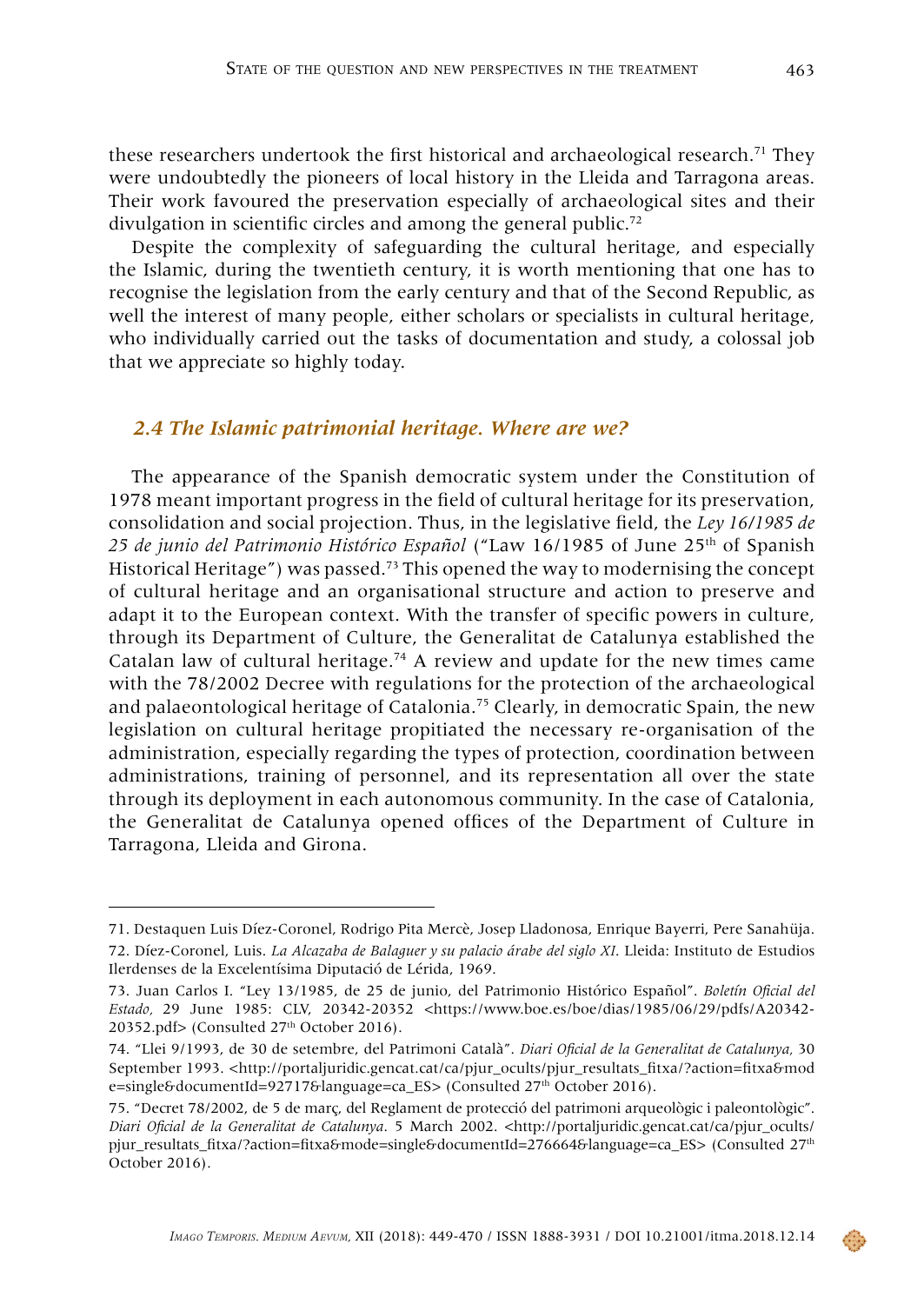This consolidation of democracy in Spain and the definition and deployment of a stable legal framework also coincided with the notable rise in action by the public administrations to recover, consolidate or promote the cultural heritage, including within this, the Andalusian. For the first time, it was accepted that al-Andalus was also another stage in the history of Spain. In this sense, we can highlight the archaeological work in both the urban settings of the city of Lleida, especially the site of the old Portal de Magdalena, as in the various actions in the Suda and the old quarter of Tortosa, and the first archaeological digs in the Pla d'Almatà and Castell Formós in Balaguer. These works on Islamic settlements coincided with various archaeological interventions and the recovery of the Collegiate of Sant Pere in Àger, Siurana Castle, Castelldans Castle, the Tossal de Solibernat, Avinganya Monastery, Miravet Castle, the Tossal de Vallferosa, the castles of Os de Balaguer, Tartareu, Aitona, Vinatesa hill and Algerri, among others. As the turn of the century approached, an enormous Islamic archaeological and architectural heritage was being discovered in the western and southern areas of Catalonia. Evidently, the Department of Culture, the provincial councils and universities dedicated efforts to managing and preserving this valuable inheritance.

In this aspect, we must highlight the role of the museums of Balaguer, Lleida, Tortosa and Terres de l'Ebre (Amposta). They carry out important and tireless informative and educational work through very visible conceptual messages in the various exhibition venues. Moreover, these installations serve as the logistic base for archaeological projects or restoration and conservation work on the material remains.76 In this sense, they are a bridge between university research and dissemination in society. Following this line, mention must be made of the efforts for promotion through publications of notable interest. Thus, two publications about the heritage of Balaguer and the Noguera district between the Late Antiquity and the Late Middle Ages have been edited by the museum of Balaguer.<sup>77</sup>

The Andalusian patrimonial heritage also appears in the history textbooks for the second course of secondary education.78 The inclusion of this type of contents gives the students the chance to understand and appreciate the rich cultural heritage, and specifically the Andalusian. Undoubtedly, this is the cornerstone to ensure critical understanding of the shared past, and so promote cultural integration in the present.



<sup>76.</sup> Another element to highlight in the Catalan museums is the Service of Attention to the Museums (SAM) whose mission is to assess and give support to the museums in its area. Under the Plan of Museums of Catalonia, the Museum of Lleida was the pioneer in offering this service.

<sup>77.</sup> Giralt, Josep, ed. *La Noguera antiga. Des dels primers pobladors fins als visigots*. Balaguer: Museu d'Arqueologia de Catalunya-Museu de la Noguer-Ajuntament de Balaguer, 2001; Alòs, Carme; Solanes, Eva. *Catàleg de la col·lecció de materials andalusins del Museu de la Noguera.* Balaguer: Museu de la Noguera-Ajuntament de Balaguer, 2012.

<sup>78.</sup> García, Sebastián, Margarita; Gatell, Arimont, Cristina. *Ciències socials, Geografia i Història*. Barcelona: Vicens Vives, 2013: 4-17.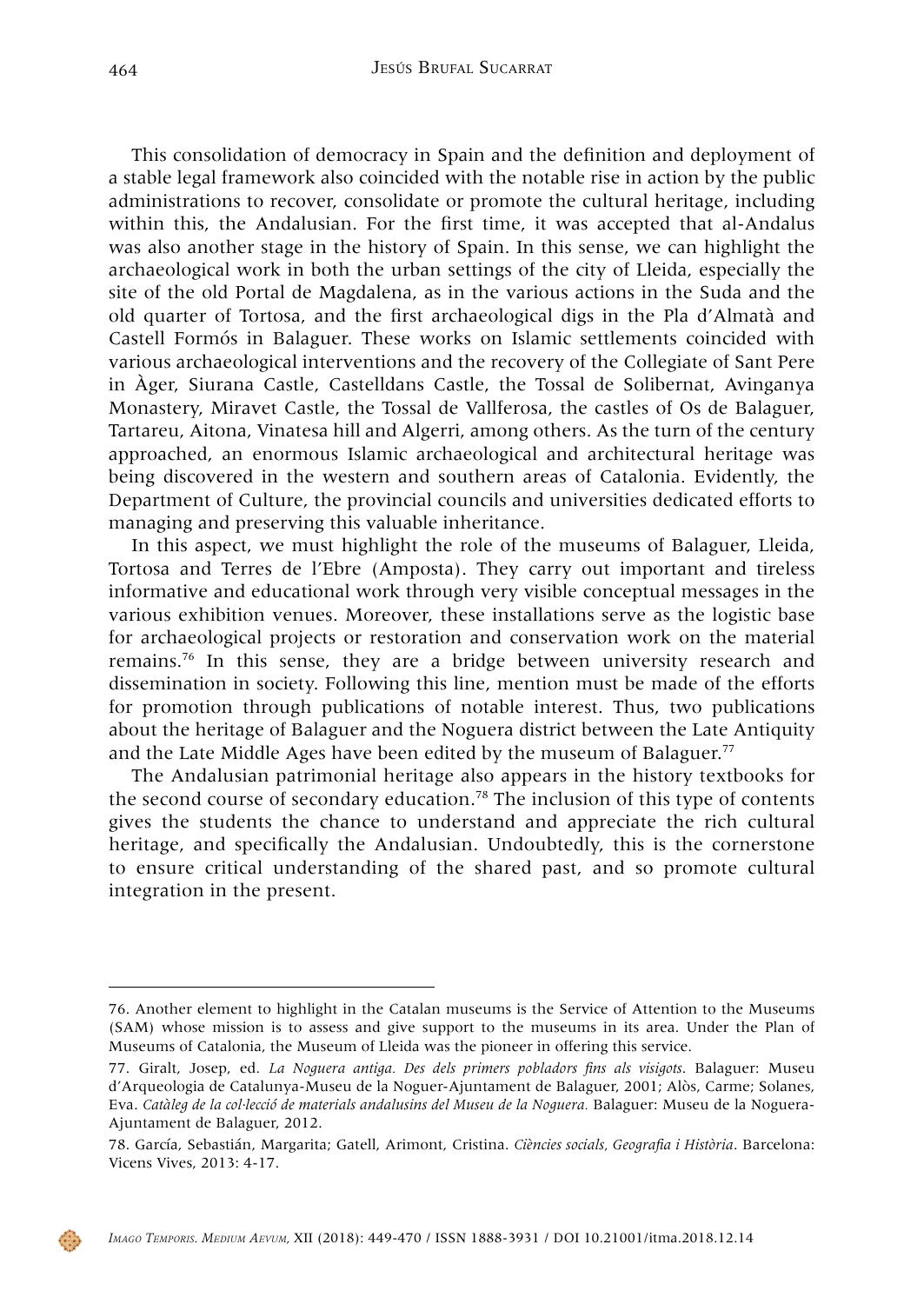#### *2.4.1 The treatment of al-Andalus in the field of dissemination among the public*

Within this sub-chapter, we consider it right to incorporate a specific section to deal with the question of dissemination among the general public. Certainly, one of the functions of the historian is to transmit historical knowledge processed with scientific methodology to society. Unfortunately, we have lost this important function that justifies the historical science, either through neglect by the historians themselves or through the promotion of other professions. It is undeniable that through the genre of the historical novel set in the Middle Ages, novelists, with Ken Follet as a notable example, have done a great deal to popularise this period.79 However, we must be critical of this literary genre for the all too frequent misrepresentation of important historical events, the difficulty of recreating dress, behaviour and, even more so, everything referring to mentality and values. In fact, *tot plegat avança cap a un espai estètic, farcit d'elements aliens a cronologies precises. Cal preguntar-se, doncs, per una Edat Mitjana sense cronologia*. 80 The popular television series 'Game of Thrones' produced by HBO recreates an imaginary world where seven kingdoms struggle to obtain the precious 'iron throne'. The series aims to recreate the European Middle Ages where a number of dynasties fight for control of each of the kingdoms.81 This world of 'Game of Thrones' is organised around an economic system inspired in feudalism, and a society divided between those who fight, those who pray and those who work. The buildings that appear most frequently are those of medieval origin, like the cathedral and old quarter of Girona in the most recent season. When it leaves the seven kingdoms and moves to the kingdom of Meeren, we see an attempt to depict the Islamic world. However, the series is far from recreating it given the mixture of a slave-owning society, governed by sovereigns who lived in pyramids, and where capitalism is emerging with the trade in slaves and all kinds of merchandise. Despite the wishes of the author of the books, George R. R. Martin, and the scriptwriters of the series to recreate the Middle Ages, it has to be said that the dialogues, costumes, thought and ways of acting are far from resembling this, and the series seems more an anachronic jumble.

From another aspect, the Catalan public television, TV3, produced and broadcast two seasons of *Sota Terra* ("Under Ground") (2010 and 2012). It aimed to be a 'reality show' for the broad audience, and here, under the direction of the prestigious researcher, Eudald Carbonell, a team of archaeologists had to spend three days working on an emblematic archaeological site in Catalonia. The eighth episode of

 $\langle \cdot \rangle$ 

<sup>79.</sup> Bueno, Maria Luisa. "Los escenarios materiales en 'Los pilares de la tierra'". *Castilla y el mundo feudal. Homenaje al profesor Julio Valdeón*, María Isabel Del Val, Paco Martínez, eds. Valladolid: Junta de Castilla y León-Universidad de Valladolid, 2009: 147-159.

<sup>80. &</sup>quot;Everything is moving towards an aesthetic space, filled with alien elements in precise chronologies. One wonders, then, about a Middle Ages without chronology." Sabaté, Flocel. "Medievalismes Actuals". *L'Edat Mitjana. Món real i espai imaginat*, Flocel Sabaté, ed. Catarroja: Editorial Afers, 2012: 288.

<sup>81.</sup> Arias, Fernando. "Sentarse en el Trono de Hierro: el poder regio en Juego de Tronos desde una perspectiva medieval". *Jot Down. Contemporary Culture Mag.* November 2011. 8th November 2016. <http:// www.jotdown.es/2016/11/sentarse-trono-hierro-poder-regio-juego-tronos-desde-una-perspectivamedieval/>.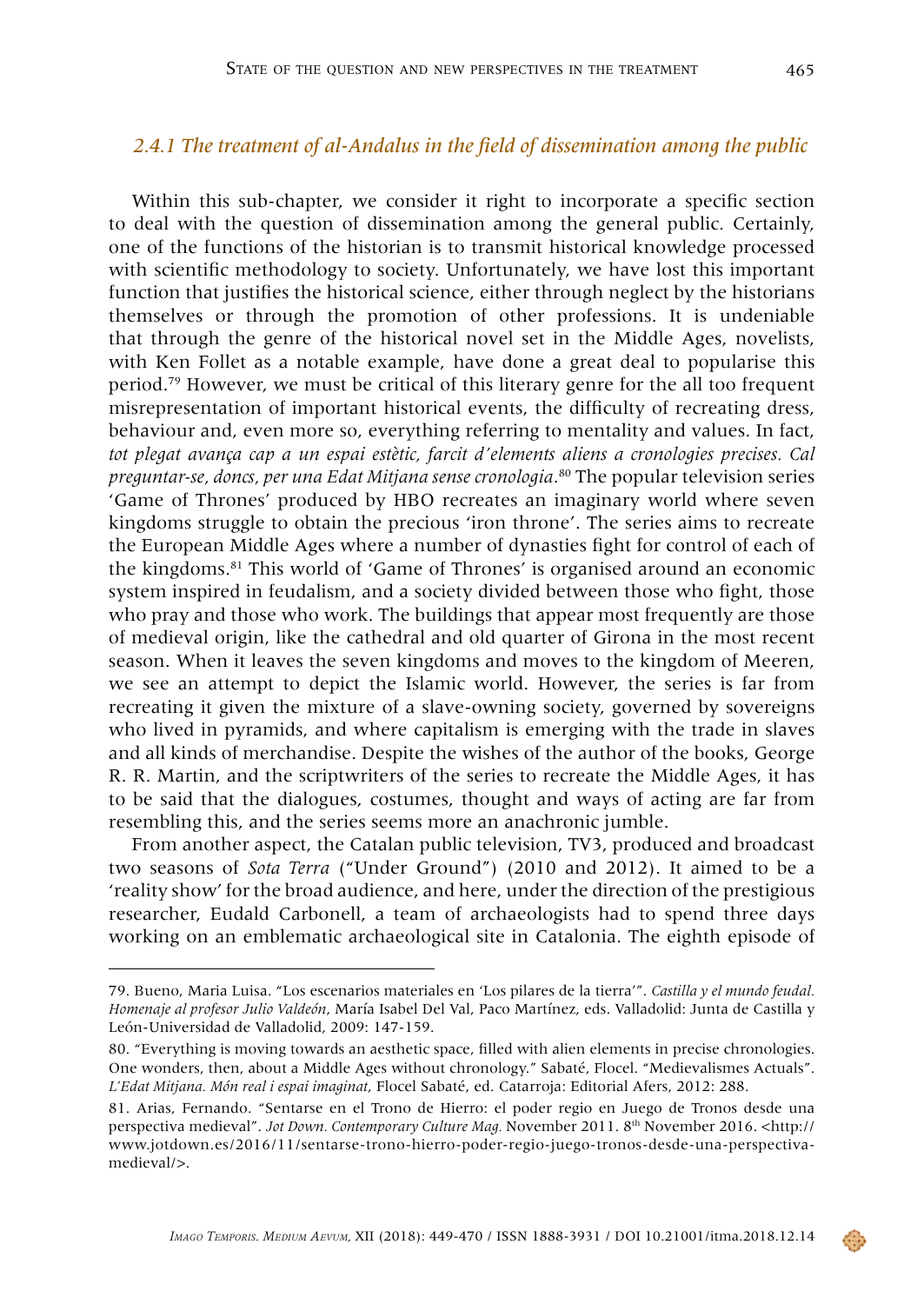the second season (2012) was dedicated to Balaguer, $^{82}$  more specifically to various sites in the old quarter and the valuable archaeological site of the Pla d'Almatà. In Catalonia, this was a groundbreaking television show, where history and archaeology were the main subjects, and an Islamic site was featured, together with others from very distant historical epochs. The aim was to imitate Channel 4's prestigious and popular 'Time Team', which presented various three-month long excavations from 1994 to  $2014<sup>83</sup>$  directed by a well-known archaeologist and presented by the actor Tony Robinson. This programme 'brought archaeology to the masses' according to the Daily Mail,<sup>84</sup> something previously unheard of in the United Kingdom, although the BBC already had an important archive of programmes on archaeology, with the series 'Chronicle' standing out.<sup>85</sup>

Going back to *Sota Terra*, this televised format undoubtedly brought archaeology and history closer to the wider public, and the aim was to promote the work of historians and archaeologists. However, some of the dialogues between members of the team came as a disagreeable surprise and a shock. We highlight the following: referring to the contributions of Islamic civilisation, the following value judgements are presented: *progrés econòmic i tecnològic* ("economic and technological progress") (11:22-11:27), *el comte d'Urgell no sap gestionar les sèquies, ni els molins ni el sistema de reg* ("Count of Urgell did not know how to manage the drains or mills or irrigation system") (11:56-12:04) and *enderrocar una mesquita islàmica després de la conquesta és una barbaritat* ("demolishing a mosque after the Islamic conquest is an outrage") (26:02-26:04). The following comparison is made regarding the conquest of the Count of Urgell Ermengol VI, *recorda una mica l'època franquista on el general Franco intenta esborrar els trets característics de la cultura catalana* ("somewhat reminiscent of the Franco era when General Franco tried to erase the characteristics traits of Catalan culture") (11:40-11:53), with the presenter ending up stating that *que la reconquesta cristiana ens va fer més mal que bé* ("the Christian reconquest did us more harm than good") (12:35-12:39). Taken together, the dialogues between members of the team are forced and full of value judgements, a bad *praxis* that historians are taught never to use in the first course of their degrees. Despite these very unfortunate comments, that do more harm than good, both Eudald Carbonell and Joan-Eusebi Garcia Biosca contribute some of the most notable scientific values, such as rigour and prudence, in their evaluations of the various archaeological activities carried out.



<sup>82.</sup> See: TV3 a la carta, "Balaguer: una ciutat musulmana per descobrir", *TV3*, 11 March 2012, 18 November 2016 <[http://www.ccma.cat/tv3/alacarta/sota-terra/balaguer-una-ciutat-musulmana-per](http://www.ccma.cat/tv3/alacarta/sota-terra/balaguer-una-ciutat-musulmana-per-descobrir/video/3991571/)[descobrir/video/3991571/>](http://www.ccma.cat/tv3/alacarta/sota-terra/balaguer-una-ciutat-musulmana-per-descobrir/video/3991571/).

<sup>83.</sup> See: Channel4, "The guerrilla base of the king", *Time Team,* 18 November 2016 <http://www. channel4.com/programmes/time-team>.

<sup>84.</sup> Thomas, Liz. "Time Team's final dig: Tony Robinson's series 'that brought archaeolog to the masses' is axed by Channel 4 after 20 years". *Mail Online*. 23 October 2012. 2 November 2016. <http://www. dailymail.co.uk/news/article-2221664/Time-Teams-final-dig-Archaeology-series-starring-Tony-Robinson-axed-Channel-4-20-years.html>.

<sup>85.</sup> See: bbc, "Chronicle: Archaeology on Television Collection", 2014, 25 October 2016. <http://www. bbc.co.uk/archive/chronicle/>.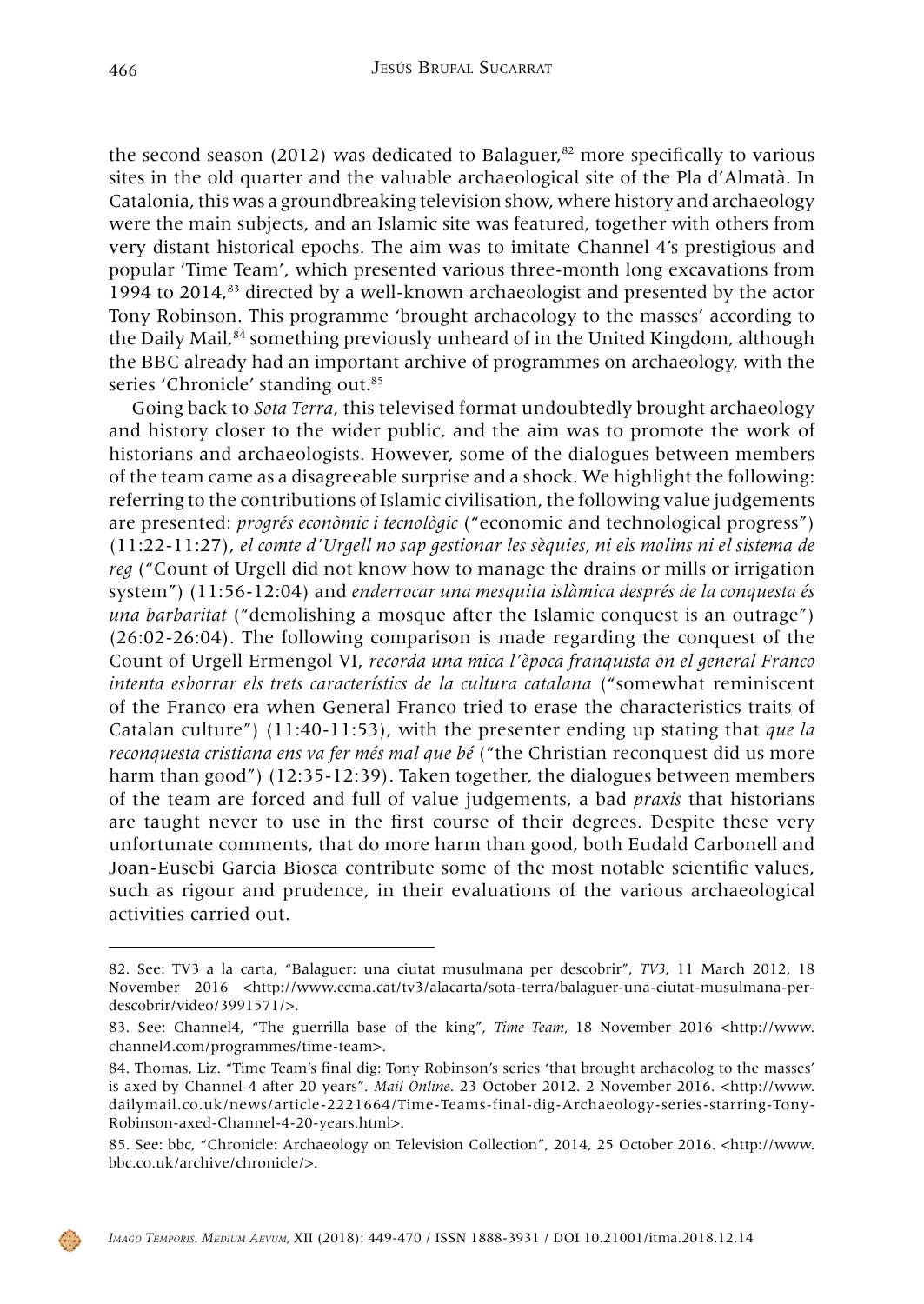The proliferation of medieval fairs and markets could be another way to bring al-Andalus closer to modern society. The transfer of knowledge would clearly have a high impact in this format of a very well accepted cultural and leisure activity. However, in this kind of event, it is very difficult to differentiate characteristic elements from the medieval period and, even more so, anything from the Islamic times. So, for the Islamic, it is habitual to programme belly dancing, thus recalling the good life of the Andalusian citizens. The modern medieval fairs and markets are great areas for trading, where artisans of all kinds sell their products as pure, ecological and local, and also medieval, the latter understood as an added value.

Multimedia material proliferates on the web to raise the profile of museums, archaeological sites, cultural events, etc. In the specific case of Islamic heritage, there is a large amount of multimedia resources that bring this rich legacy closer to society. Platforms like '*arqueoxarxa*' are good examples, and in the specific case of Islam, they include various entries both for the Pla d'Almatà<sup>86</sup> and Castell Formós.<sup>87</sup> In fact, these two sites have become the visible face of Islamic heritage in Catalonia.<sup>88</sup>

The multimedia industry has seen rising in recent years in the specific field of videogames. Society has understood them from their beginnings as a leisure product aimed at children and teenagers. The ever more sophisticated designs, the quest to create imaginary worlds or to recreate scenarios from the past has also fascinated an adult audience who have entered this world of videogames with a great deal of interest and enthusiasm.89 Within this wide field, there has been significant growth in videogames that recreate the past, and that is seen as a great opportunity to educate society about history not only by their producers, but also by historians.<sup>90</sup> So, the productions seek ever more specific details of the events they want to explain, including thoroughness in the clothing, historically accurate stories, music adapted to the context, etc. Here is where the research centres specialised in the medieval world come into their own to supply the contents with the required accuracy to produce this typology of videogame.

Moreover, another aspect, unknown or less known must be highlighted, namely the 'serious videogames'. These are especially deployed in the field of pedagogy

 $\langle \cdot \rangle$ 

<sup>86.</sup> See: Arcovaleno, "Muralla islàmica del Pla d'Almatà de Balaguer", 2011, 25 October 2016 [<http://](http://arcovaleno.org/arcovaleno/muralla-islamica-del-pla-dalmata-balaguer/) [arcovaleno.org/arcovaleno/muralla-islamica-del-pla-dalmata-balaguer/>](http://arcovaleno.org/arcovaleno/muralla-islamica-del-pla-dalmata-balaguer/).

<sup>87.</sup> See: Aqueoxarxa, "Castell Formós (Balaguer)", 2012, 25 October 2016 <[http://www.arqueoxarxa.](http://www.arqueoxarxa.cat/Jaciments/CASTELL-FORMOS-BALAGUER) [cat/Jaciments/CASTELL-FORMOS-BALAGUER](http://www.arqueoxarxa.cat/Jaciments/CASTELL-FORMOS-BALAGUER)>.

<sup>88. &</sup>quot;Nevertheless, we sould analyze if the predilection for some emblematic archaeological sites is the best strategy because behind those iconic places there are many other smaller archaeological sites less promoted and known." *Caldria valorar si la predilecció per uns jaciments emblemàtics és una bona estratègia, donat que darrera seu, existeixen jaciments arqueològics més petits que avui resten a l'ombra.*

<sup>89.</sup> Jiménez Alcázar, Juan Francisco. "The other Possible Past: Simulation of the Middle Ages in Videogames", *Imago Temporis. Medium Aevum*, 5 (2011): 299-340.

<sup>90.</sup> Jiménez Alcázar, Juan Francisco. *De la Edad de los Imperios a la guerra total: Medievo y Videojuegos*. Murcia: Campobell, 2016.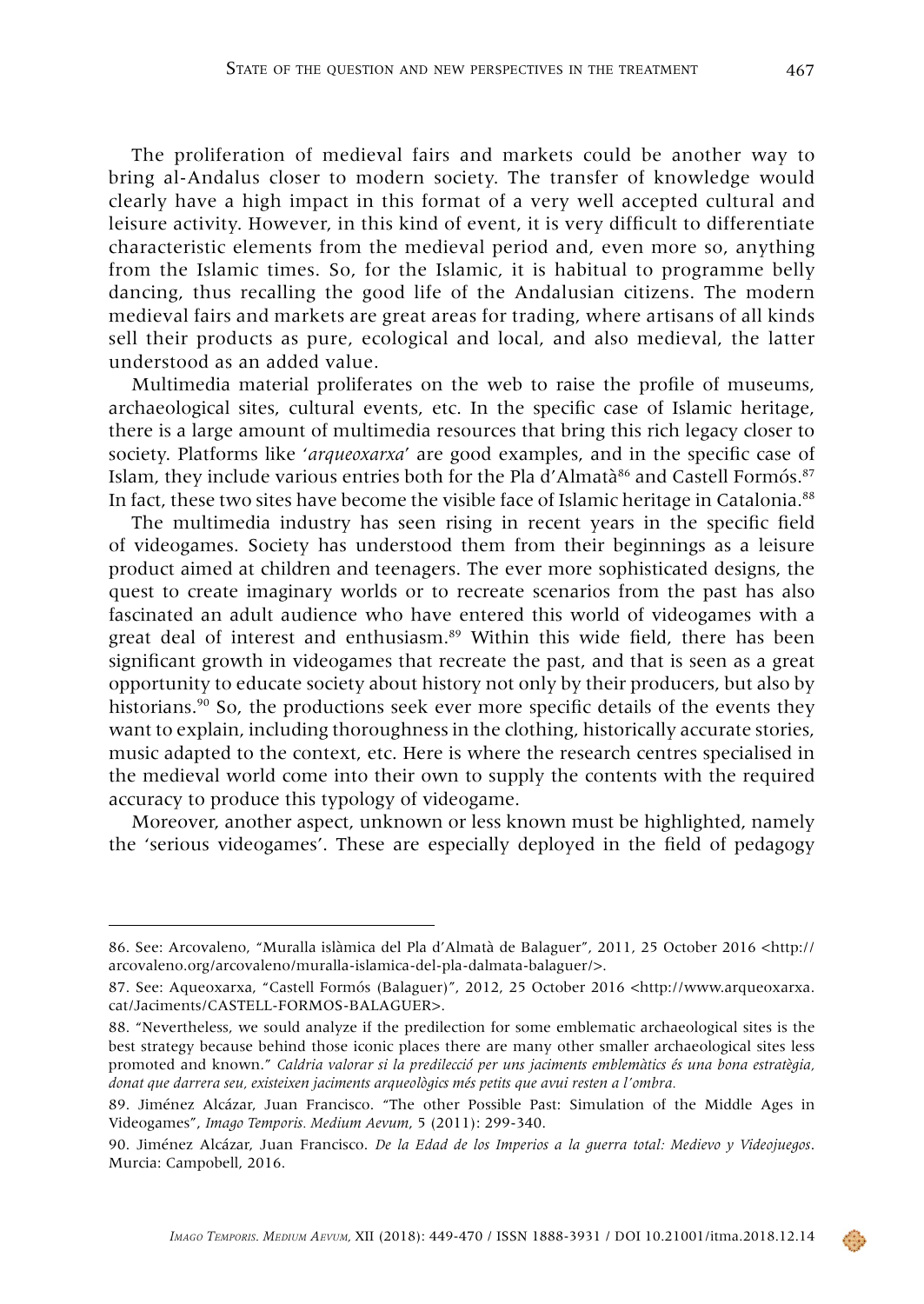destined for schools and other educational centres.<sup>91</sup> The results of the pioneering experiences have shown that adolescents who have interacted in this type of game have gained knowledge and skills in the subject of history.<sup>92</sup>

Thus, in the light and shadows within the broad field of dissemination, we should note that there is room for improvement and to bring history of the medieval period and that of al-Andalus in all its breadth to society. Videogames are an excellent example, and moreover, one with a long way still to go.

# *2.4.2 The research. Stable ways of interpreting the past and for the transfer of the knowledge*

Although the cultural past of the Islamic period in the Middle Ages is increasingly assimilated in Catalonia, it is worth mentioning that from the field of research, archaeology plays an important role. In this sense, one of the aspects where there is a long way to go is precisely that of the archaeology of Islamic architecture, especially throughout the Ebro Valley. It is important to research the buildings because we still do not recognise the Islamic constructive typologies,<sup>93</sup> while the recognised ones, in the case of the various morphologies of the stretcher and header ashlars, have not yet been contextualised into a global overview of Al-Andalus. One way is undoubtedly to implement an integrating project that deploys a single methodology of analysis that is backed by the theoretical and methodological principles of the archaeology of architecture. Moreover, such an ambitious project has to have architects specialised in heritage and specially trained in the Islamic period. In this sense, Pedro Gurriarán proposes studying the building techniques with ashlars based on those who made them and who placed them, in other words, following the footprints of the Moorish masons and master builders.94 This approach is based on the singular nature of the building technique throughout the Ebro Valley. It also suggests taking samples of mortar to analyse its composition, water stress, and its chronology from radio carbon dating. This line has had excellent results in the Tower of La Saira and Alguaire Castle, as both



<sup>91.</sup> Mugueta Moreno, Íñigo; Manzano Andrés, Ane. "La historia moderna estudiada en el aula a través de un videojuego: 'Age of Empires III'", *Historia y Videojuegos: El impacto de los Nuevos medios de ocio sobre el conocimiento histórico*. Juan Francisco Jiménez Alcázar, Íñigo Mugueta Moreno, Gerardo Fabián Rodríguez, eds. Murcia: Campobell, 2016: 135-166.

<sup>92.</sup> Guevara Sánchez, José Manuel. "Jugar aprendiendo. Una propuesta del uso de los videojuegos en el aula de Ciencias Sociales", *Historia y Videojuegos: El impacto de los Nuevos medios de ocio sobre el conocimiento histórico*. Juan Francisco Jiménez Alcázar, Íñigo Mugueta Moreno, Gerardo Fabián Rodríguez, eds. Murcia: Campobell, 2016: 167-176.

<sup>93.</sup> Brufal, Jesús. "Identificación y sistematización de las técnicas constructivas andalusíes en el distrito de Lleida", *Nuevas investigacions de jóvenes medievalistas*, Conchita Villanueva, Diego Reinaldos, Jorge Maíz, Inés Calderón, eds. Murcia: Editorial Universidad de Murcia, 2013: 69-80.

<sup>94.</sup> Gurriarán, Pedro. "Una arquitectura para el Califato: poder y construcción en al-Andalus durante el siglo X". *Anales de Arqueología Cordobesa*, 19 (2008): 261-276.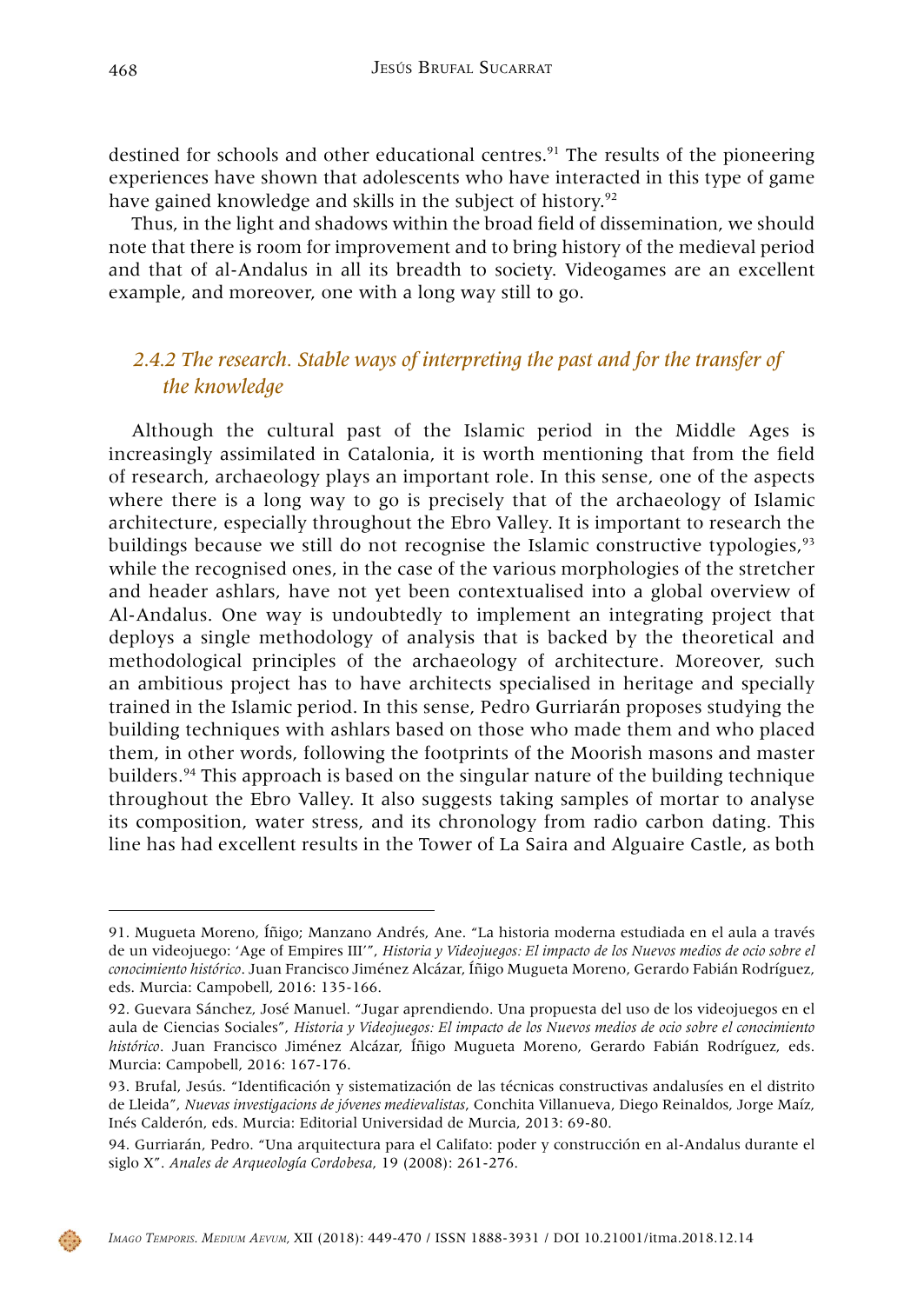buildings have been contextualised with a narrow margin for error.<sup>95</sup> A project of these characteristics could illustrate the social and economic aspects that of Andalusian edifications in the Ebro Valley.

Continuing with the field of research into Islam in the Late Middle Ages, nowadays, the most complete and integrating discipline for studying it is the archaeology of the landscape. From a holistic view, this opens interpretative lines given the complexity of the historical landscape. The landscape is configured from anthropic elements (towns, towers, fortresses, cemeteries, mills, mines) and the natural environment (soils, forests, water, stone, minerals). It is this enormous complexity of technological, cultural, agronomic and ethnologic factors, that also opens innovative lines of research, which, cohesively integrated into a multidisciplinary structure, concludes with very specific responses about the historical landscape, in this case, the Andalusian. On an European level, there are various projects where the archaeology of the landscape has opened new interpretative paths. I should highlight the projects APSAT, directed by Gian Pietro Brogiolo, The Ecology of Crusades, directed by Alex Pluwskowski, MEMOlab, directed by José María Martín Civantos, or the various projects carried out by the Research Group on Heritage and Cultural Landscapes directed by José Antonio Quirós. These projects pay special care to the transfer of knowledge to education or cultural tourism. These are well-developed and rigorous final products and highly sensitive to the cultural heritage. In the end, this is an excellent methodology for promoting and building the discourse of the record through the historical memory on a firm scientific basis.

## **3. Conclusions**

In Catalonia, a cultural heritage of Islamic roots has survived protected by the law, as the heritage of everyone, studied scientifically in the research centres, and divulged and conserved through cultural installations like the museums. The path to date has been, and to an extent still is, complex due to the growing number of theories that seek a mythical vision of the history of the country, and where Islam appears as the worst of evils. Moreover, with the growth of so-called 'jihadi terrorism' it seems that recognising this Islamic cultural heritage, the result of being part of al-Andalus for four centuries, is still bothersome or has not yet been assimilated as one more piece of the shared memory.

The Andalusian heritage is seen in a wide range of aspects of our everyday lives: the words, irrigation networks, written documentation, urbanism, food and popular traditions. This Andalusian heritage, which goes beyond the monuments, should, through history and teaching, be used as a lever to bring society closer to a stage

<sup>95.</sup> Brufal, Jesús. *Memòria de la Intervenció Arqueològica Preventiva: "Recollida de mostres i documentació del Castell de la Ràpita (Vallfogona de Balaguer, la Noguera), el Castell d'Alguaire (Alguaire, el Segrià) i la Torre de la Saira (Almacelles, el Segrià). (R/N: 494/K121 1-11505/2014)*, 2014: 9-14.